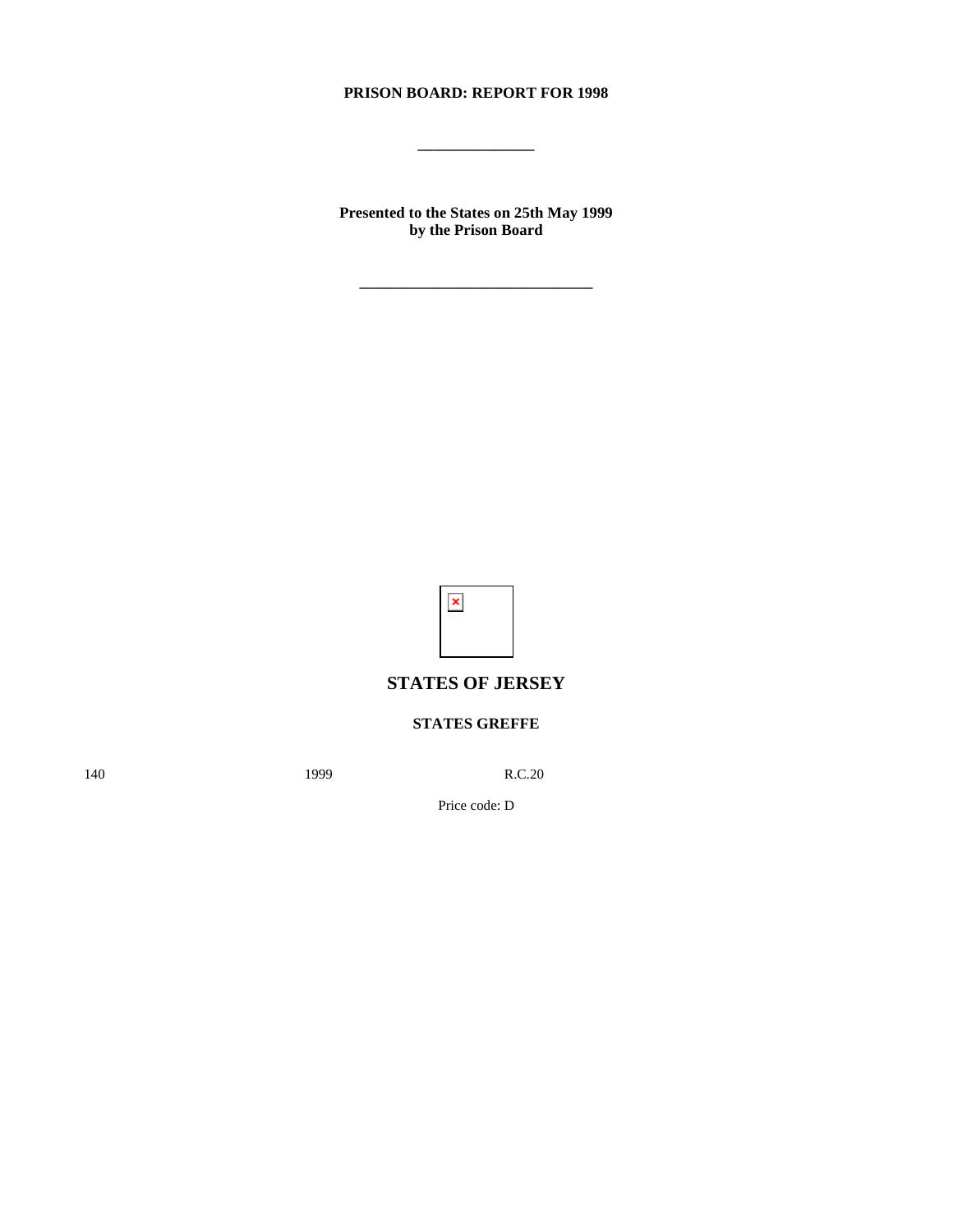## **REPORT**

## **General**

The total number of persons received into Prison declined from 513 in 1997 to 464 in 1998, however the daily occupancy rate only declined by 1.76 per cent, with the number of prisoner days falling from 41,974 to 41,728. This reflects the number of long-term inmates now being held at La Moye. In addition to the inmates held in Jersey, a further 10,988 prisoner days were served by Jersey sentenced prisoners who had been transferred to prison establishments in the United Kingdom to complete their sentences. The Prison Board noted that the average daily population in Jersey during 1998 was 114.3 individuals, and when combined with the Jersey sentenced population in the United Kingdom of 30.1, this produced a total daily average population of 144.4 individuals.

## **Building projects**

During the year the Prison inmate reception area was upgraded, thereby increasing the security features of that facility. The convicted/remand inmate internal recreation area had also been refurbished and an area for increased educational opportunities created. The replacement of the inner perimeter fence had also been completed on schedule and within budget.

## **Overcrowding**

The Vulnerable Persons Unit continued to remain a cause for concern, with single cells being used for two inmates, the good order and discipline cells for recalcitrant prisoners being fully occupied, and further prisoners being held in a converted classroom/recreation room. Active steps to locate space in United Kingdom prisons continued, however this proved difficult due to the high prisoner population in that jurisdiction.

The number of young offenders held at La Moye increased during the latter part of the year. If this trend continues into 1999 this area of the Prison is likely to experience difficulties.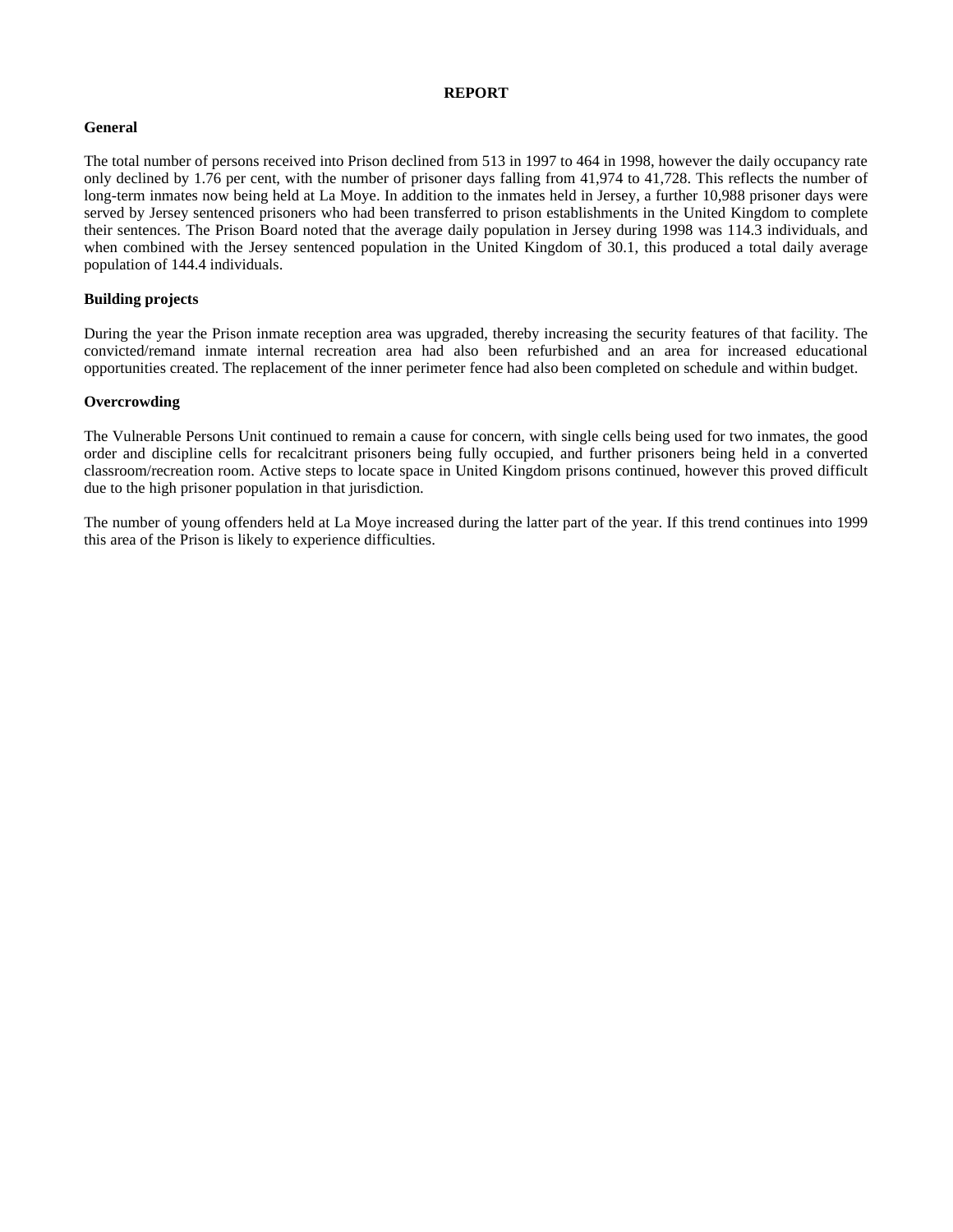## **Official visits**

Mr. David Omand, Permanent Under-Secretary of State at the Home Office, had an official tour of the Establishment during the year. The Prison Board was pleased to note that Mr. Omand had made complimentary remarks about the Island's Prison, indicating that "**your Prison is really very impressive and demonstrates well many of the features we are now trying to introduce into our prison system**".

At the invitation of the Prison Board, Senator P.F. Horsfall, President of the Policy and Resources Committee, toured the Establishment to acquaint himself of the current and future problems facing the Prison.

The Lieutenant Governor, His Excellency General Sir Michael Wilkes, K.C.B., C.B.E had an official tour of the Establishment during December.

## **Former members of the Board**

It was with much sadness and regret that the Board noted the deaths of Senator V.A. Tomes and former Constable E.J. Le Brocq, who had both been former valued members of the Prison Board.

## **Staff**

The Board would also like to place on record its appreciation of the excellent service afforded by the Prison Governor and all the staff at H.M. Prison, La Moye.

The staff continue to work under extreme pressure, caused by the large number of long-term prisoners now held at La Moye and the overcrowding in many areas of the Prison.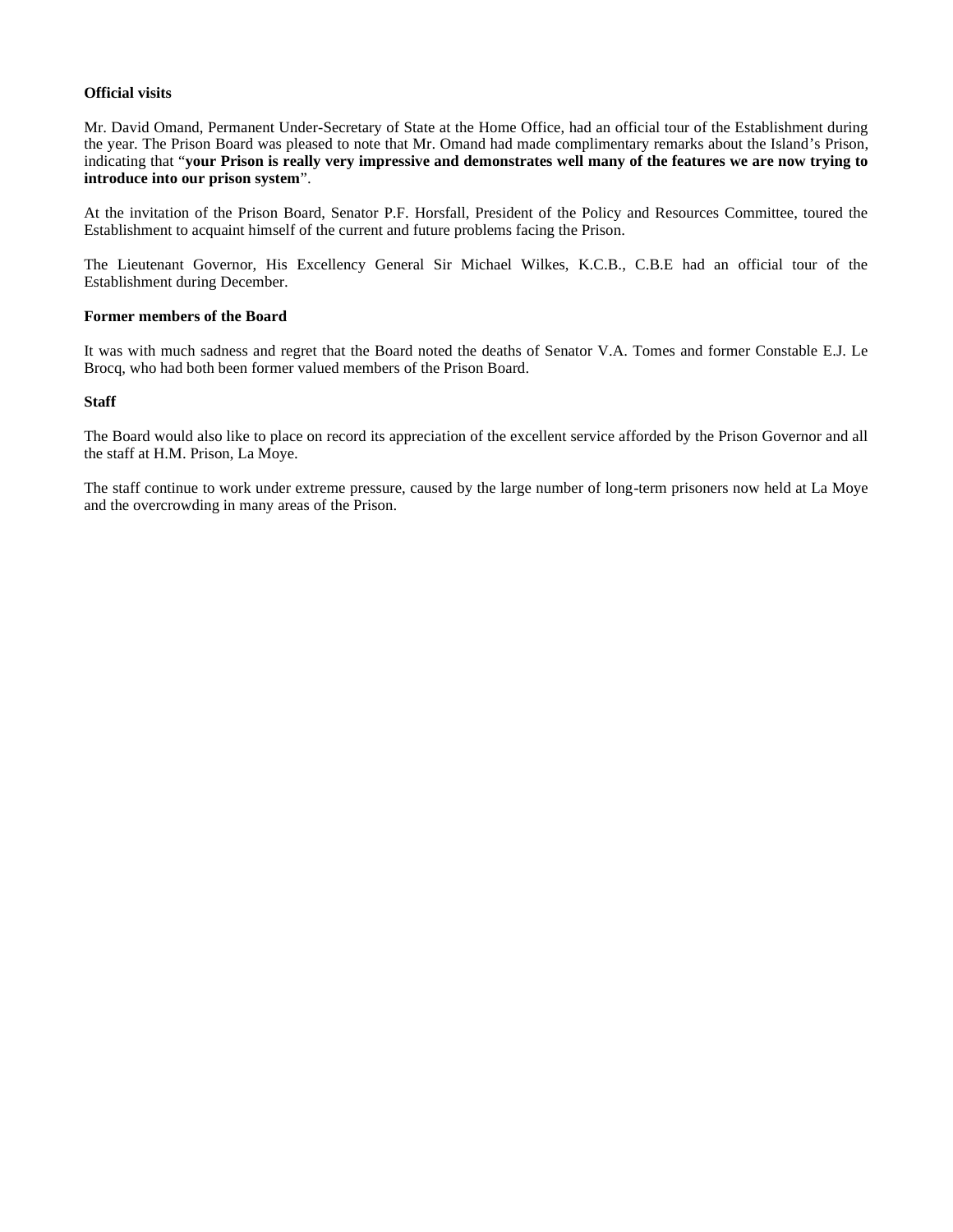#### **Prison (Board of Visitors) Regulations 1957: Regulation 19**

## ANNUAL REPORT TO THE STATES OF THE PRISON BOARD OF VISITORS FOR THE YEAR 1998

## **General**

The Prison Board of Visitors held 11 monthly meetings at the prison in 1998 and two special meetings for disciplinary hearings. Only 26 complaints and requests were made to the Board and a further 35 to the Jurats visiting between routine meetings. This is a drop of almost 40 per cent on the previous year's numbers; the reason for this is not clear.

In early September Mr. David Omand, Permanent Under-Secretary of State at the Home Office, visited the Prison and commented very favourably on the way the institution is run -

## **"Your prison is really very impressive and demonstrates well many of the features we are now trying to introduce into our prison system".**

Despite this apparently satisfactory situation, accommodation is now a matter of even greater concern to the Board, owing to the following factors -

- 1. La Moye is forced to accept and house every type of offender, due to its isolation from other prisons, be they murderers or illegal immigrants.
- 2. The Prison is also obliged to accept mentally unstable inmates who should be accommodated in a secure mental hospital.
- 3. It is virtually impossible to transfer inmates to United Kingdom prisons, unless there are exceptional circumstances.
- 4. The number of prisoners requiring segregation continues to rise; in 1997 the number was 18, in 1998 it rose to a high of 27, and many of these inmates should not be incarcerated together, e.g. sex offenders should be kept apart from violent ones.
- 5. Convicted and remand prisoners are mixed together as it is a physical impossibility to locate them in separate areas.

The maximum capacity of the Prison is 149, made up as follows -

| Male adults, convicted and remands       | 83 |
|------------------------------------------|----|
| Dormitory overflow (max. poss.)          | x  |
| Young Offenders Institution (Y.O.I.)     | 26 |
| Vulnerable Persons Unit (V.P.U.)         | 18 |
| Females (all ages) convicted and remands | 14 |

The average daily occupancy in 1998 was 114. Of this population, it should be noted that -

- (a) only an average of five, at any one time, were female. Thus nine apparently empty beds were of no use in alleviating over-crowding anywhere else;
- (b) the Young Offenders Institution was nearly at maximum capacity throughout the year, and has exceeded its limits already in 1999;
- (c) some of the segregated inmates are having to be held in the dormitory accommodation, so a further number of beds must be subtracted from the available total.

If the projected number of public order problems anticipated by the police arise during the Millennium celebrations, it is almost certain that the Prison will be unable to cope with such an influx.

This high degree of occupancy, combined with the fact that 66 per cent of adult male prisoners are serving sentences of over 18 months, puts a heavy burden on all the officers and supporting staff at La Moye. Five officers have left the complement of staff during 1998, two due to retirement, two to work in prisons elsewhere, and one resignation. The vacancies were filled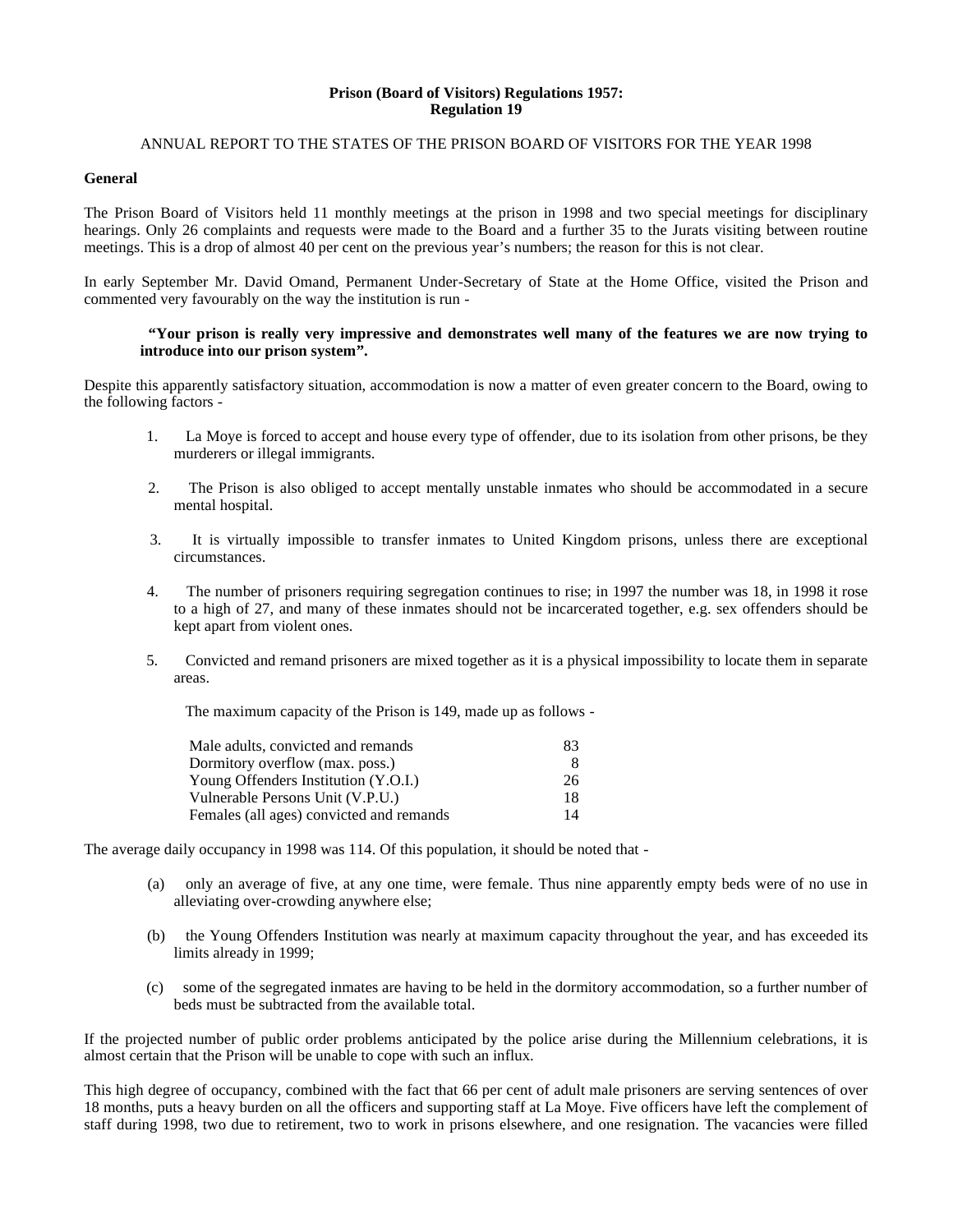towards the end of the year. The Board feels that despite the present States policy re manpower levels in all its departments, an increase in both prison officers and administration staff is fully justified, in the latter case essential.

## **Buildings**

In last year's report the Board emphasised the urgent need for extension to the present capacity of the Prison. It was a severe disappointment to learn that this requirement did not achieve the priority it deserved. Indeed further building is not projected to take place until 2003 at the earliest, which will be five years after it became an essential. Already, in the first quarter of 1999 the Young Offenders Institution has had 31 inmates, five more than its full complement. At the same time it is impossible to segregate any more prisoners, unless an inmate already in segregation is released or returned to normal location.

This situation is highly inflammable. Not only is it difficult for the overcrowded inmates (even prisoners are entitled to some degree of privacy) but maintaining good order and discipline, which is the main responsibility of the Board of Visitors, has become a very heavy burden for the staff.

## **Discipline**

-

There were 143 breaches of prison rules during the year, including 43 in the Young Offenders Institution. The total is similar to previous years, but the Young Offenders number was double that of 1997. In the light of this growing disregard of authority among the under 21s, a new regime was instituted in the Young Offenders Institution in October 1998, by means of

- (1) Young Offenders Institution Induction Unit Every new inmate is placed in a separate section of the Young Offenders Institution, where spartan conditions and a very strict regime prevail, for a minimum of two weeks. Non-compliance with any Rule results in a longer stay in the unit, until such time as their continual good behaviour warrants a move to normal location. Any lapse thereafter will mean an immediate return to the Induction Unit for a further period.
- (2) Young Offenders Institution Incentive Scheme There are three levels of privilege available to inmates Gold, Silver and Bronze. New arrivals in normal location start at Bronze level and must earn their way to more and better privileges, by full compliance with rules. These privileges are such things as having a radio in the cell, association, unsupervised labour, work under licence, use of gym, outdoor sport, extra social telephone calls, extra visits, or eventually the possibility of home leave.

It remains to be seen how effective this system will be in the long run, but so far it appears to be having a salutary effect.

The Board continues to monitor all remands of more than eight weeks, and is pleased to report that there has been a further drop in the number of lengthy remand times. By the end of 1998 the figure was lower than for many years. The aim is to reduce it still further, but the complexity of, for example, fraud cases, leads inevitably to delays in final court hearings.

55 per cent of inmates, on average through the year, were serving sentences for drug offences, though this figure dropped to 37 per cent in December. This was mainly due to the simultaneous release of a group of drug offenders and, unfortunately, cannot be taken as an improvement in the overall drug scene.

There are some 30 Jersey sentenced prisoners serving their time in United Kingdom prisons, 16 of whom are serving longterm sentences costing an average of £100 each per day, consuming 14 per cent of the total prison budget. The home visits to which many are entitled put an extra burden on staff, as they must obviously be escorted.

## **Welfare**

By April 1998, the Prison medical facilities were improved by provision of a new Health Care Centre, adapted from the old sickbay and adjacent area. It consists of a consulting and treatment room, a dental surgery, a dispensary and waiting room. Money was not available for further building, as originally planned, but the Board is thankful that the dedicated health professionals are able to work in a greatly improved environment.

The Day Release Scheme, allowing inmates out for work and training opportunities, has again shown increased numbers using the privilege. A total of 1,260 releases took place, 1,096 for work experience. Two inmates breached the privilege by failing to return on time; indeed, one had to be found and arrested. Both were automatically removed from the Scheme. The balance of 164 releases were mainly for social contacts with families as 68 per cent of all inmates are classed as Jersey residents.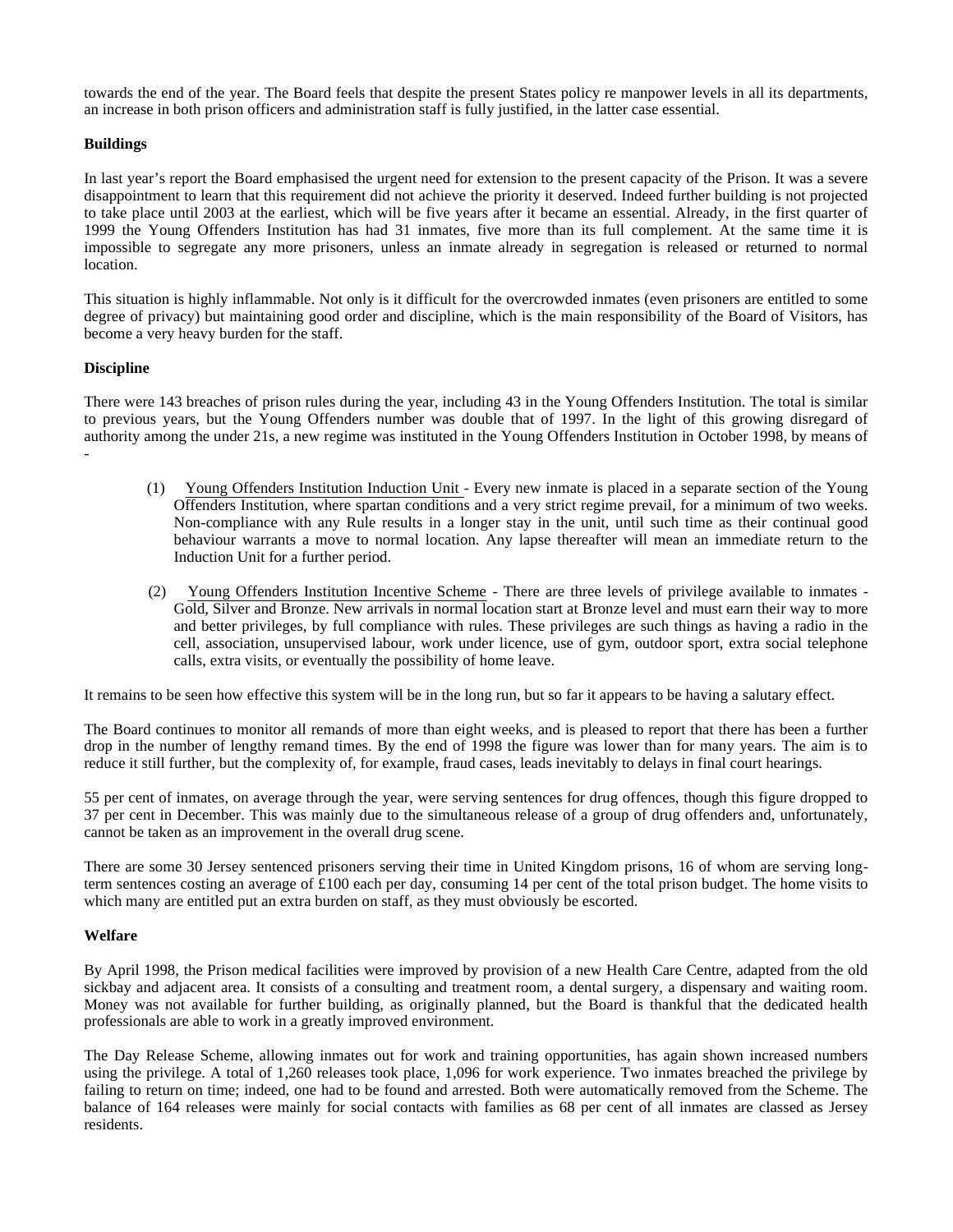Six young offenders under the age of 16 were admitted into the Young Offenders Institution during the year. These young males must be allowed to continue their education, which means teachers have to be supplied. Inevitably this causes disruption to routine and considerable expense. The Board appreciates that the problem cannot be solved immediately, but is concerned that so many youngsters are having to be in a totally unsuitable environment.

Female inmate population fell to five by December and will shortly be down to three. The female block is therefore rarely even half-full, and could be put to much better use, if it were to be converted to male quarters and an alternative site found for the small female group.

The Chaplaincy Team have fulfilled an important role throughout the year, by providing pastoral care from reception into prison through to post release care. The Team comprises -

 Captain John Le Page, M.B.E. (Official Chaplain); Father Brian Cousins (R.C. Chaplain); Reverent Derek Poole (Methodist Chaplain); Mrs. Deborah Godefroy (Methodist Minister in training); Mr. David Evans (St. Paul's Church Centre); Mrs. Chris Hansford (St. Brelade Parish Church).

The Board wishes to thank all the team for their spiritual support and practical help regarding the well-being of the inmates, and their families, in far from ideal circumstances.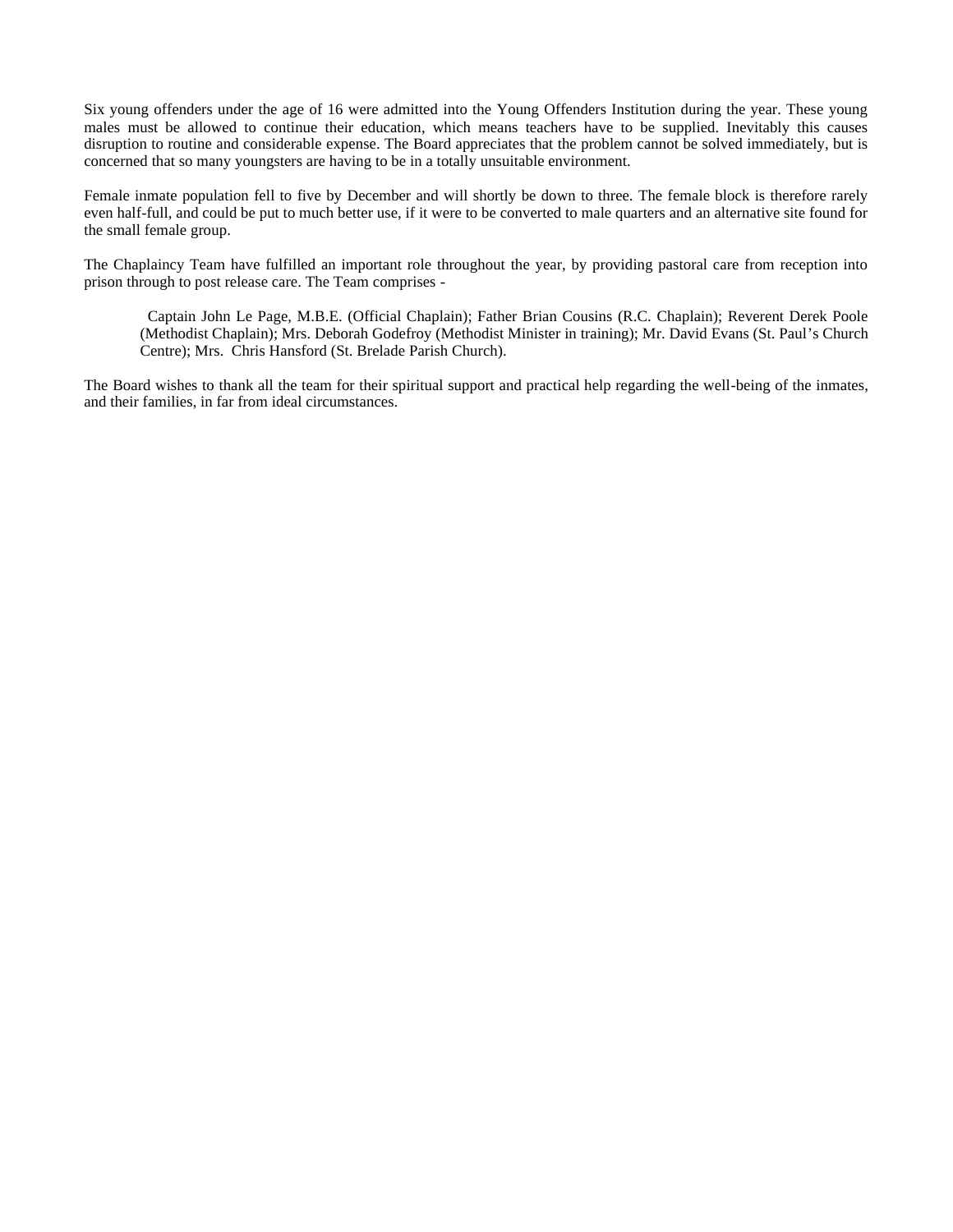## **Appreciation**

In February the sudden loss of Jurat Colin Jones, at a relatively young age, came as a terrible shock to all of us. Although he had only been a member of the Board for less than two years, his keen appreciation of the social problems involved and his empathy with the prison inmates, was very obvious. His family's loss was ours also.

The absence through ill-health, from September 1998 onwards, of the Head of Custody, Mr. Charles Cox was deeply regretted. Unfortunately this has led to his having to take early retirement, and the Board takes this opportunity to thank him for his many years of dedicated service to the prison.

1998 was a year when there was always the spectre of some section of the Prison being unable to meet the demands put upon it. A very small increase in numbers now will inevitably mean the shadow becomes reality, in either the segregation areas or the Young Offenders Institution.

All the factors outlined in this report have placed an enormous burden on the Governor and senior staff, with which they have somehow coped. The Board of Visitors wish to express their profound admiration for the ingenuity, adaptability and perseverance, which has kept the Prison going, and thank all the staff for the many hours of hard work put in, well beyond the call of duty.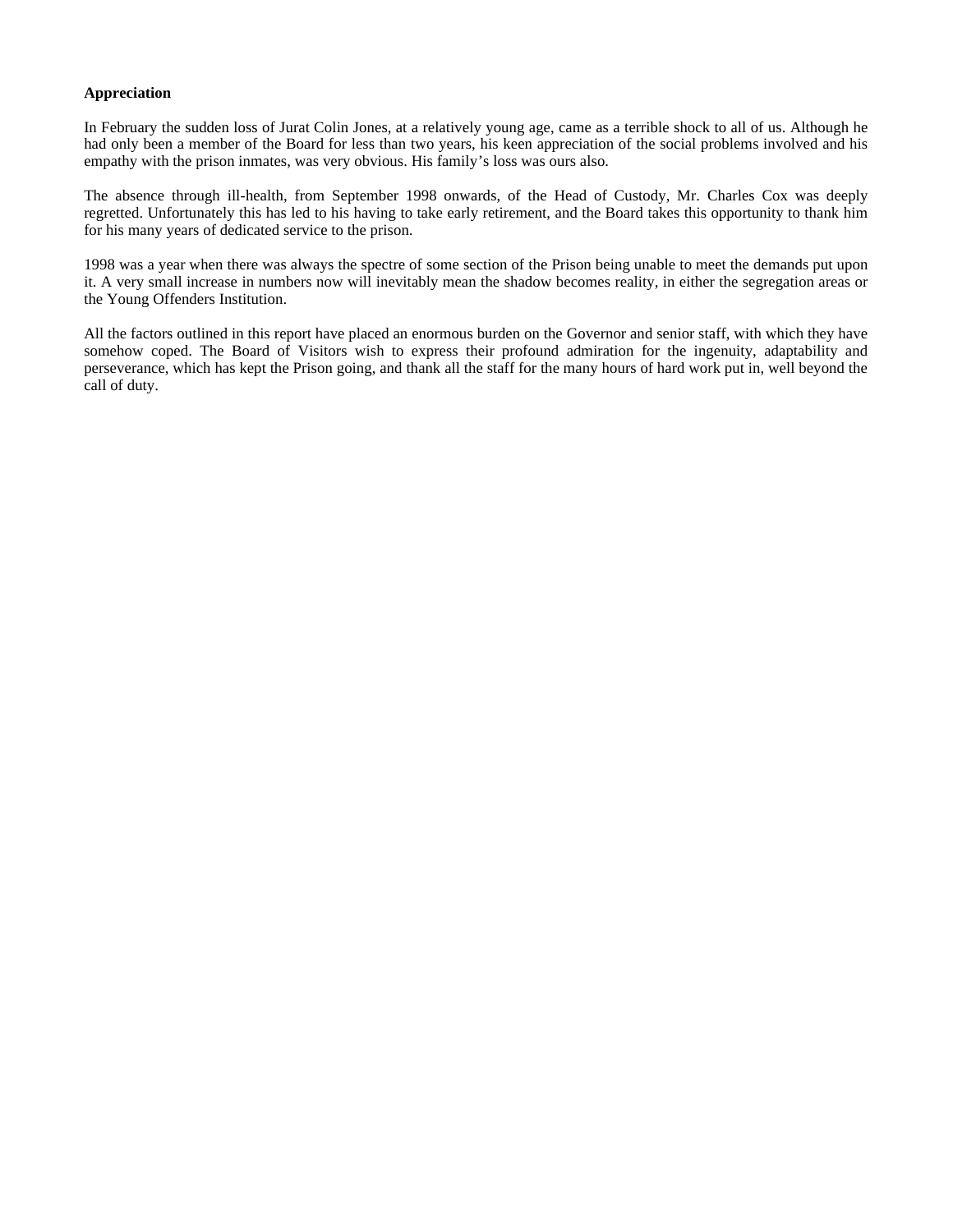## ANNUAL REPORT OF THE PRISON GOVERNOR

#### The President and Members of the Prison Board.

I have the honour to present my report for the year 1998

## **1. Population**

The daily average population was 114.32 and the comparison with other years is as follows -

| Average for | 1994  | 1995  | 1996   | 1997   | 1998   |
|-------------|-------|-------|--------|--------|--------|
|             | 96.91 | 98.38 | 107.20 | 115.00 | 114.32 |

The comparative figures for the greatest and least number of persons in Prison on any one day show the following -

|                 | $\overline{994}$ | 1995 | 1996 | 1997 | 1998 |
|-----------------|------------------|------|------|------|------|
| Greatest number | 122              | 120  | 125  | 145  |      |
| Least number    | 81               |      | 88   | 96   | 105  |

## **2. Receptions**

The total number of persons received into Prison during 1998 was lower than in 1997. The figures are as follows -

|         | 1994 | 1995 | 1996 | 1997 | 1998 |
|---------|------|------|------|------|------|
| Males   | 499  | 397  | 425  | 481  | 430  |
| Females | 35   | 23   | 19   | 32   | 34   |
| Total   | 534  | 420  | 444  | 513  | 464  |

The figures below show how the persons received into Prison during the year were dealt with by the Courts, and a comparison with 1997 is given -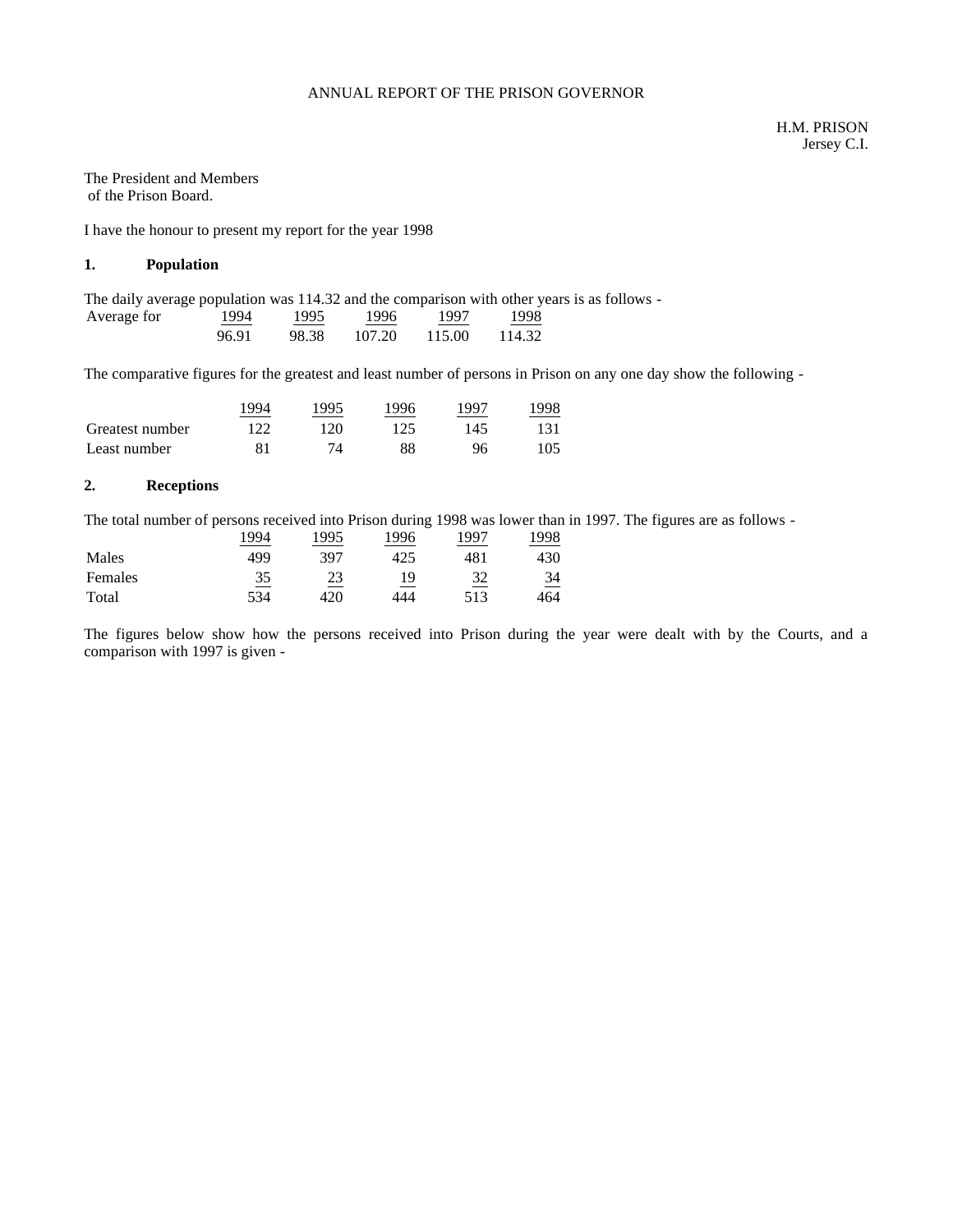|                                                         | 1997 | 1998 |
|---------------------------------------------------------|------|------|
| Sentenced to imprisonment or youth detention            | 218  | 217  |
| Dealt with by methods other than imprisonment           | 246  | 205  |
| Remaining in custody unsentenced at the end of the year | 39   | 33   |
|                                                         | 503  | 455  |
| Transferred from the United Kingdom                     | 8    | 9    |
| <b>Debtors</b>                                          | 2    |      |
|                                                         | 513  |      |

# **3. Length of sentence**

The sentences imposed in 1998 compared with those in 1997 were as follows -

|                                 | 1997                        | 1998 |
|---------------------------------|-----------------------------|------|
| 1 month and under               | 101                         | 102  |
| Over 1 month and under 6 months | 65                          | 73   |
| 6 months to 12 months           | 22                          | 18   |
| Over 12 months to 2 years       | 22                          | 23   |
| Over 2 years to under 5 years   | 17                          | 16   |
| 5 years to under 6 years        | $\mathcal{D}_{\mathcal{L}}$ | 6    |
| 6 years and over                | 6                           | 9    |
| Life                            |                             |      |
|                                 |                             |      |

# Includes 17 of the 32 persons admitted to Prison in 1996 but sentenced in 1997.

\* Includes 30 of the 39 persons admitted to Prison in 1997 but sentenced in 1998.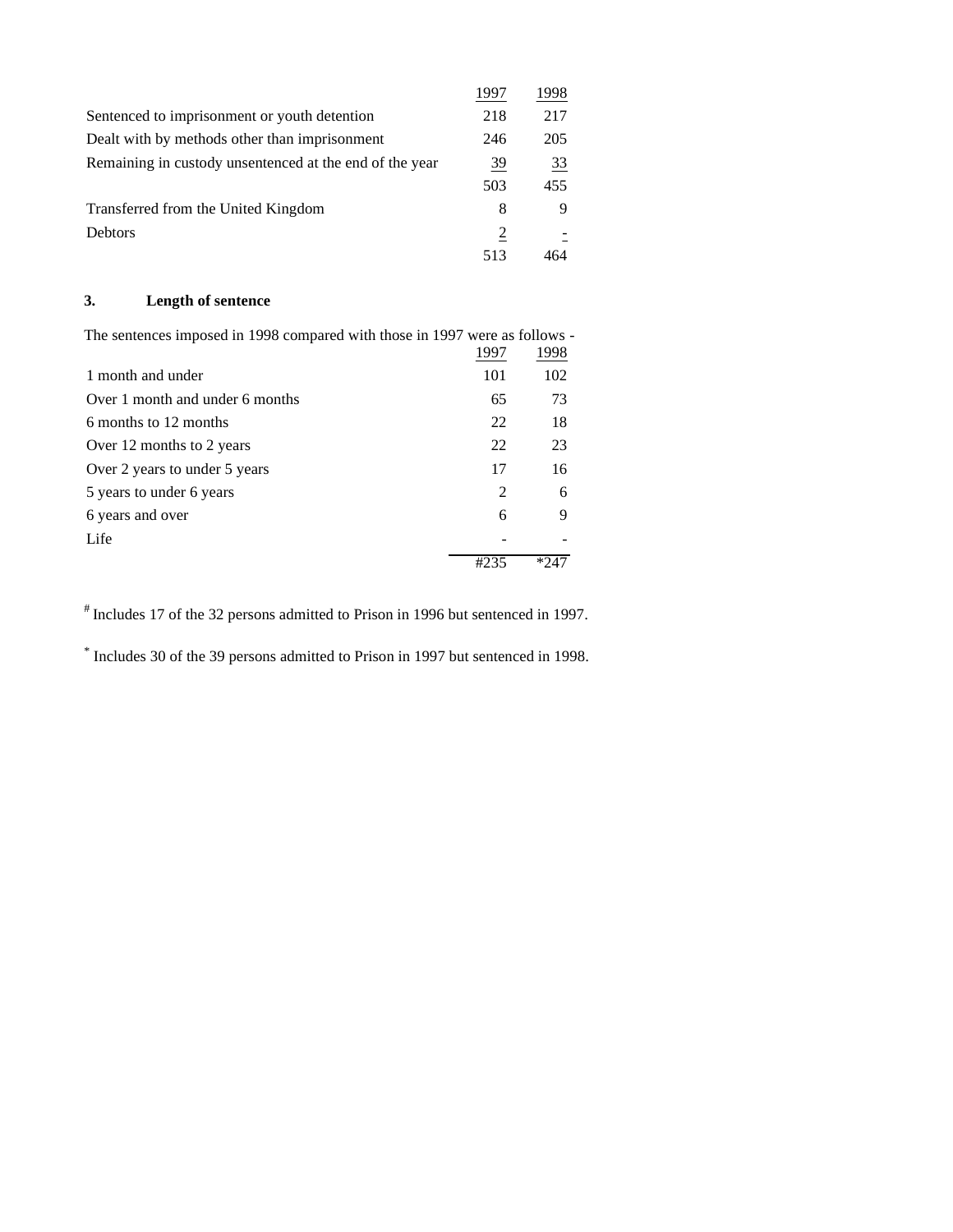# **4. Young Offenders**

The number of persons under the age of 21 received into Youth Detention in 1998 were five females and 86 males, compared with nine and 59 in 1997.

Of the 91 admitted, six were 15, 14 were 16, 15 were 17, 13 were 18, 16 were 19 and 27 were 20 years of age.

## **5. Previous convictions**

Of the 464 persons admitted during the year, 334 were known to have had previous convictions and 244 had served terms of imprisonment or some other form of custodial or suspended sentences or community service.

## **6. Countries of origin**

Of the total admissions, 170 were Jersey born, compared with 151 in 1997. In addition, 149 had resided in the Island long enough to be considered permanent residents.

Of the remainder, 109 claimed to be citizens of the United Kingdom, 14 were from Eire, 11 from Madeira and a further 11 from Algeria, Bangladesh, Germany, Guernsey, Italy, Malaysia, and Portugal.

## **7. Temporary releases**

A total of 1,260 temporary releases were granted during the year, with 1,096 being for work experience. There were eight breaches of discipline.

## **8. Discipline**

143 reports were submitted against 72 prisoners for contravening Prison Rules during the year. Of these, four were referred to the police, four were referred to the Board of Visitors, and the remainder were cautioned or dismissed, forfeited remission or received suspended awards, loss of privileges or pay. Some offenders were dealt with for more than one offence, the highest being one prisoner with 14 reports and another with 12.

## **9. Cost of prisoners' food**

The total cost of provisions for 1998 was £91,871, which works out at £2.20 per prisoner per day.

## **10. Employment of prisoners**

Most prisoners were employed in the Prison Industries, which produced an income of £118,171.

## **11. Staff**

On 31st December 1998, the establishment of the Prison Staff was as follows -

|                                         | 1998 |
|-----------------------------------------|------|
| Governor                                |      |
| <b>Head of Custody</b>                  |      |
| Senior Unit Manager                     | 2    |
| Unit Manager                            | 4    |
| <b>Catering Officer</b>                 | 2    |
| Prison Officer (male)                   | 45   |
| Prison Officer (female)                 | 8    |
| <b>Hospital Officer</b>                 | 3    |
| <b>Engineer Officer</b>                 | 3    |
| Industrial Officer                      |      |
| <b>Psychiatric Nurse</b>                |      |
| <b>Executive Officer</b>                |      |
| Clerical Officer                        |      |
| Secretary/ Clerical Officer (part-time) |      |
| Clerk (part-time)                       |      |
| Civilian Horticultural Officer          |      |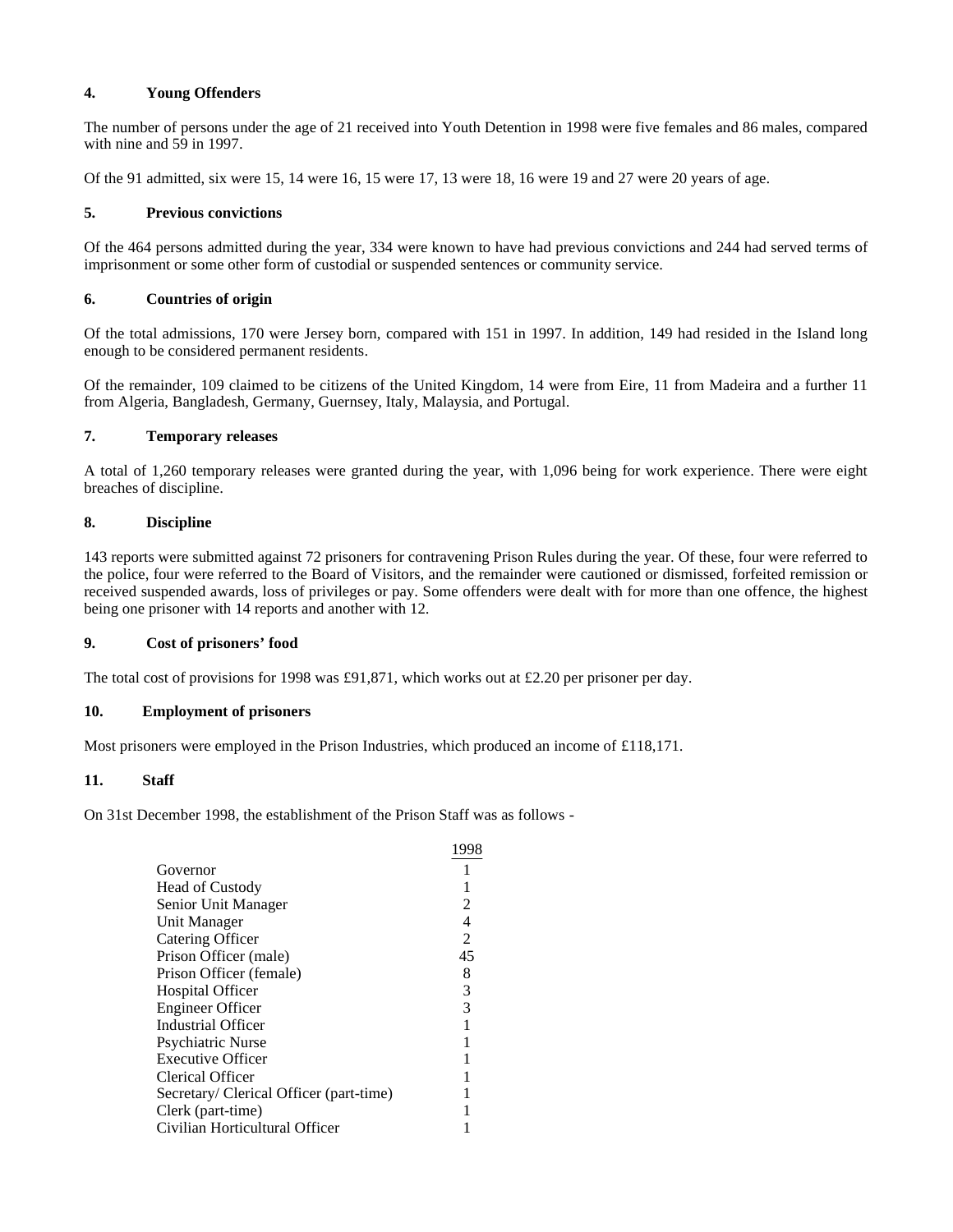Civilian Driver/Compound Assistant 1<br>Cleaner 1 Cleaner

# **E.K. WHEELER**

*Prison Governor.*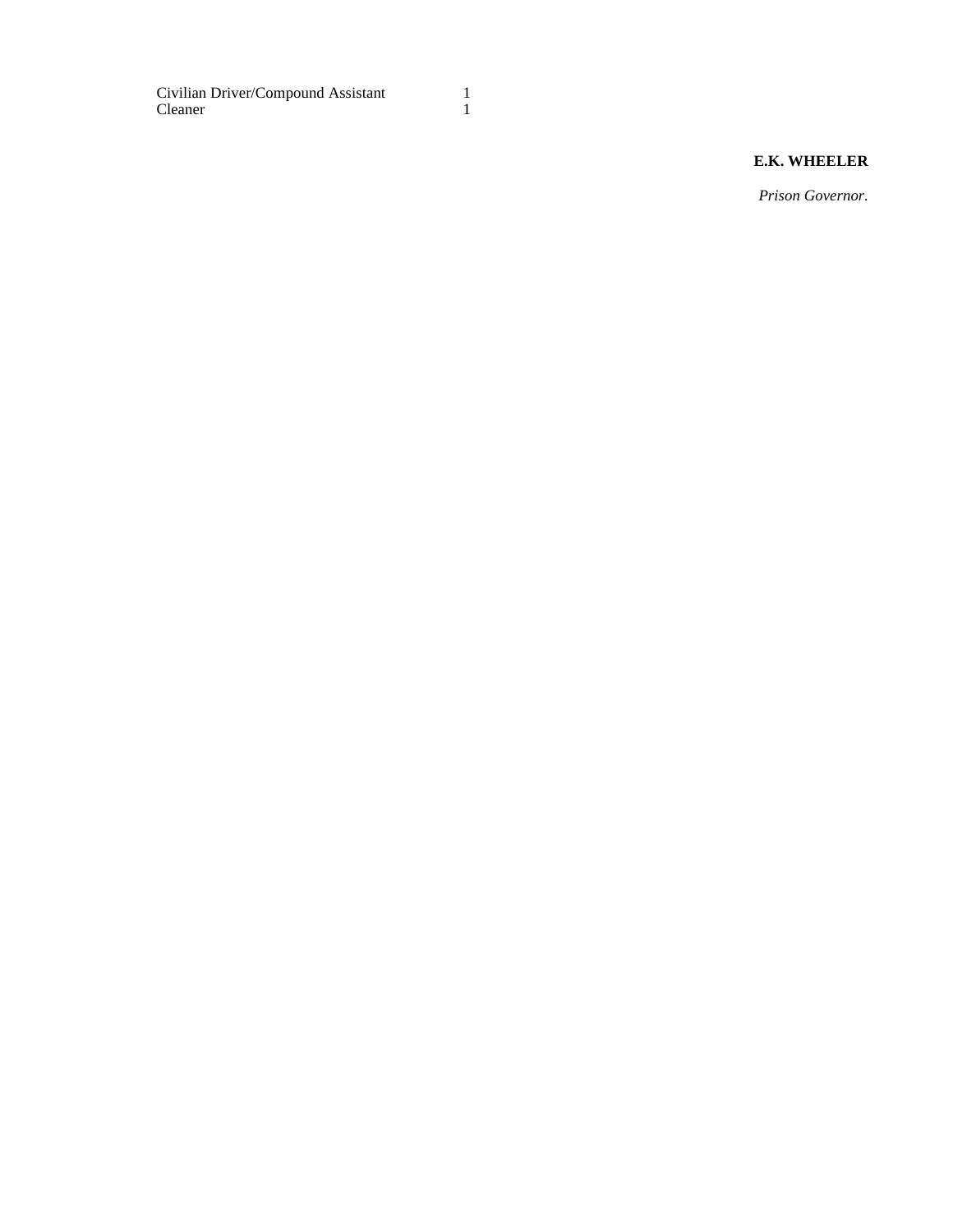#### **ANNUAL STAFF DEPLOYMENT 1998**

The Detail Department has at times had some extreme demands made of it during 1998, mainly due to the continued high average daily Prison population (114.32 inmates per day average).

The Department has strived to meet all the demands made of it, taking into account such variables as inmate escorts and watches, staff sickness, works coverage and continued changes to Prison regimes, while at the same time being mindful of the Prison annual budget and the needs of our most valuable asset "the staff".

The continued high daily average Prison population has resulted in a large number of inmate movements out of the Prison. These have been collated into the heading listed in Appendix 1 attached, and recorded in hours.

Wherever possible, casual leave requests were granted. Changes of allocated leave periods and extensions of leave periods were facilitated wherever possible. Of a total of 2,109 leave days due (an increase of 37 days over 1997), 271.5 have been carried forward into 1999 (a reduction of 45.5 days over 1997).

Time off in lieu (TOIL) has also been a continued option. A total of 1,187.75 hours have been carried forward into 1999, an increase of 177.75 hours over the 1997 figure (892 hours for Unit Managers and 295.75 hours for Basic Grade Officers). Of the Unit Manager's total, the Engineer is owed 429 hours.

Absenteeism through sickness has seen a significant rise compared with 1997 (923 days in 1997, 1,032 days in 1998) a total rise of 109 days. 20 staff recorded nil sickness during 1998.

Once again the continued professionalism, goodwill, dedication and flexibility of the Staff has contributed greatly in enabling the Detail Department to utilise its resources effectively and efficiently during 1998.

## **N. WATKINS**

*Unit Manager - Staff Detail.*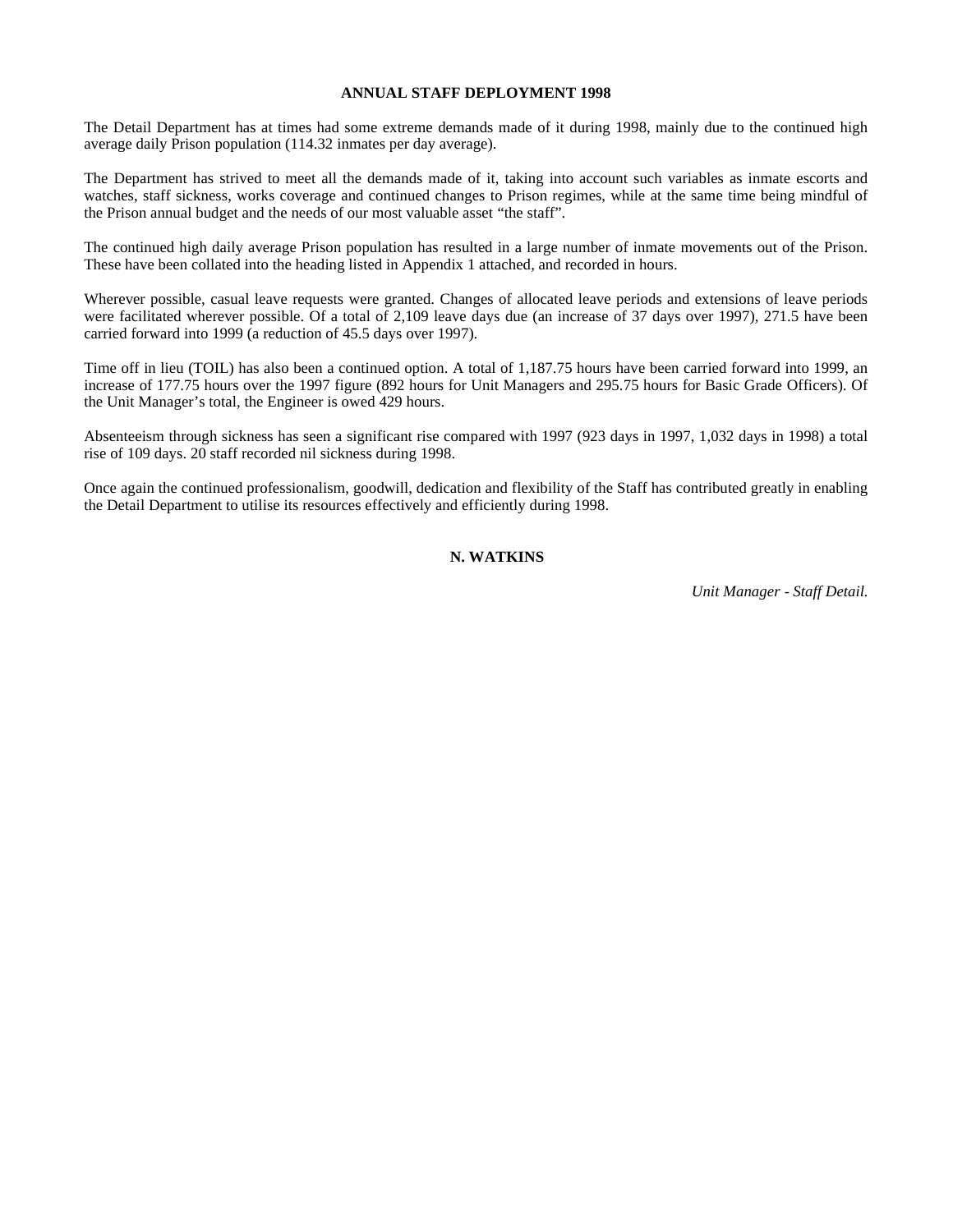# **BREAKDOWN OF HOURS SPENT ON ESCORT DUTY FOR 1998**

| <b>Escort type</b>            | <b>Standard</b><br>hours | <b>Standard</b><br>hours<br>x1.5 | <b>Standard</b><br>hours $x$ 2 | <b>TOIL</b><br>hours | <b>Total</b><br>hours |
|-------------------------------|--------------------------|----------------------------------|--------------------------------|----------------------|-----------------------|
| Escorts (UK and<br>Local)     | 129.75                   | 44.00                            | 0.00                           | 10.00                | 173.75                |
| Clinics (General<br>Hospital) | 456.75                   | 106.00                           | 19.25                          | 2.75                 | 582.00                |
| <b>Bed Watch</b>              | 650.00                   | 670.25                           | 271.25                         | 0.00                 | 1,591.50              |
| <b>Court Duty</b>             | 529.25                   | 316.25                           | 0.00                           | 7.00                 | 845.50                |
| Dentist                       | 44.75                    | 0.00                             | 0.00                           | 0.00                 | 44.75                 |
| Home Leave                    | 185.00                   | 7.00                             | 0.00                           | 9.75                 | 192.00                |
| Security                      | 142.50                   | 26.75                            | 7.00                           | 14.00                | 176.25                |
| <b>TOTAL</b>                  | 2,138.00                 | 1,170.25                         | 2,97.50                        | 43.50                | 3,605.75              |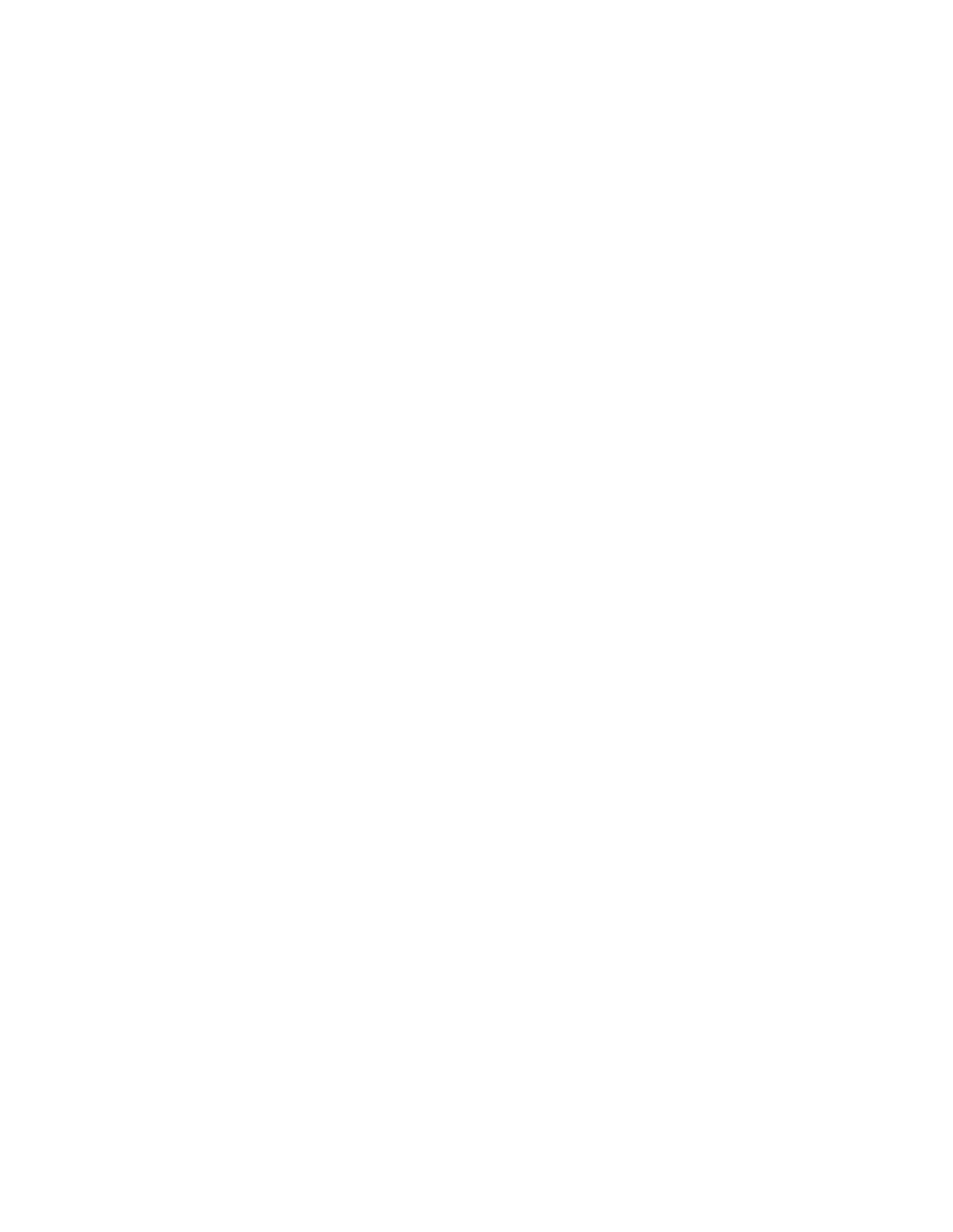$\pmb{\times}$ 

These hours illustrate the actual time spent on escort and do not take into account overtime or standard time allocated to facilitate the performance of the duty.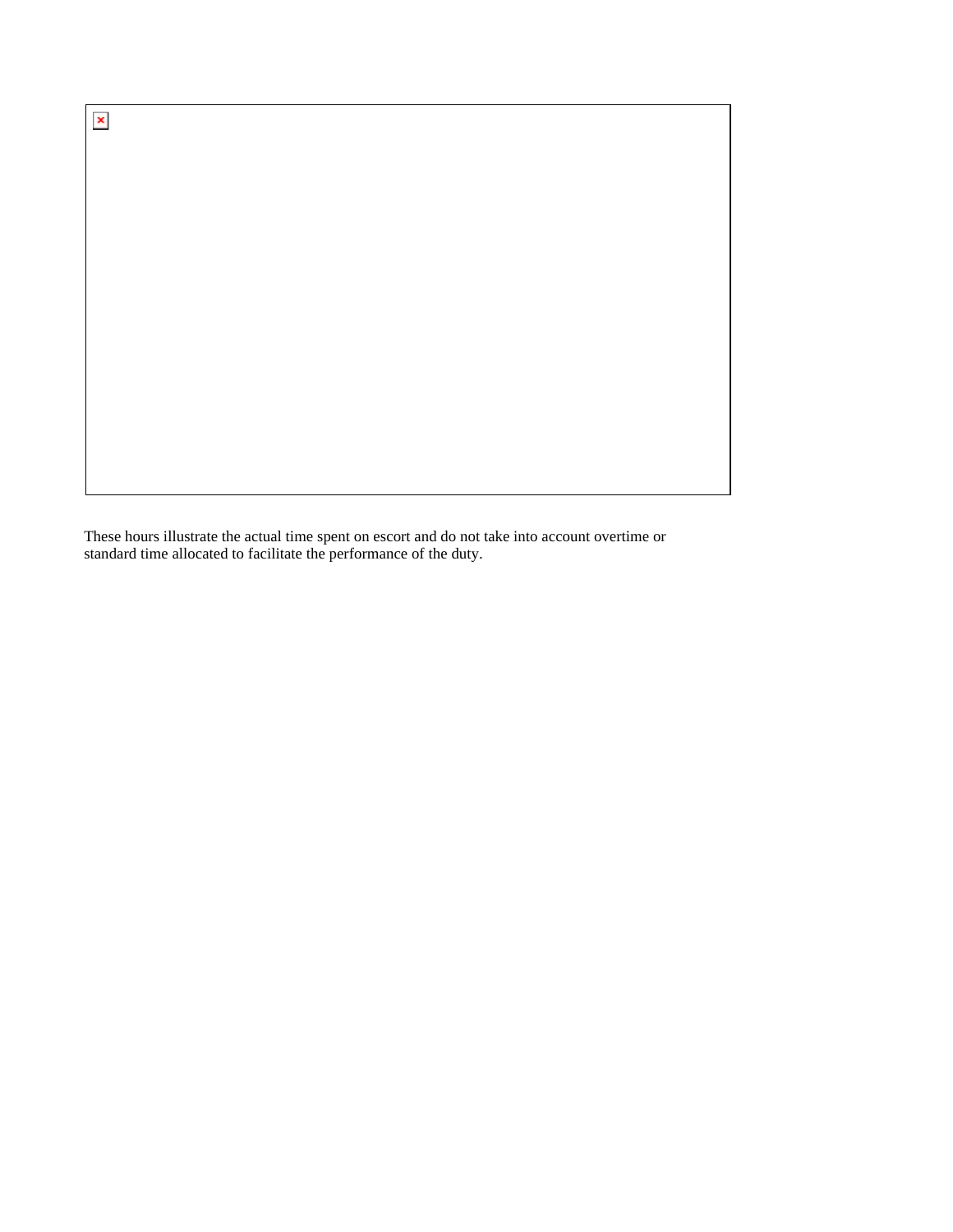#### **STAFF TRAINING REPORT 1998**

## JANUARY

A new training initiative was introduced to provide on-the-job training for staff who have identified themselves as potential future managers. The initial program involved five officers who became identified as 'Assistant Unit Managers'. The officers involved were Bradbury, Clark, Gouyet, Gueno and Mitchell. Each of the officers were tasked with projects which were designed to expose the officers to the types of decision-making processes which working managers routinely face.

Officers Bradbury and Clark were jointly tasked with reviewing the inmate recreation room, both in terms of facilities and activities. The task involved consultation with a varied group of stakeholders to achieve a satisfactory end product. Among those consulted were the inmates who would be affected, the staff who would be required to supervise it, the various visiting authorities who would be affected, i.e. the chaplaincy and education, the engineering department regarding feasibility of structural change, and finally with the administration for the finance. I am pleased to report a most satisfactory conclusion to the project with significant improvement to the inmate facilities.

Officer Gouyet was tasked with designing a discharge of inmates routine which would speed up the process and at the same time enhance its efficiency and improve the security. He achieved this objective by identifying a facility which would accommodate only those inmates on their final days prior to discharge. The inmates would hand in their personal effects by degrees on the days approaching their E.D.R. until they were left only that which they required for the night before discharge. The result is that inmates are now collected on the morning of their release from prison with minimal effects and are simply passed through the reception area to be signed out and escorted from the premises with no delay and no contact with other inmates.

Officer Mitchell was tasked with the introduction of an incentive scheme for the inmates of the Young Offender Institution. This objective was achieved satisfactorily using models from other similar establishments and local knowledge and experience. The incentive scheme is a four-tiered system running from Induction grade through bronze, silver and gold. The system is a points-based behaviour modification regime with points being awarded for good behaviour and deducted for bad. The rewards offered through the levels involve in-cell possessions, time out of cell and access to facilities etc. There is also a facility for an enhanced Gold level which recognises consistent good conduct and may involve working outside of the prison.

Officer Gueno was tasked with setting up an employment exchange for inmates who were approaching release from prison. The bureau was to be located in an area which would be accessible to all inmates and would operate in contact with the employment exchange at Social Security. Officer Gueno began the exercise but discovered that he felt that his role in the prison lay in another direction, and exercised his right to withdraw from the Assistant Unit Manager training initiative.

## FEBRUARY

Assistant Unit Manager Gouyet and Mitchell underwent a five-day refresher training course as instructors in Control and Restraint. The course was delivered by United Kingdom trainers based in Guernsey.

Assistant Unit Manager Clark, Officers Mullin, Townsend, Truscott and Zachariou were trained as Hostage Negotiators. This training was undertaken locally but delivered by specialist tutors from the United Kingdom Training Unit West.

Officers Truscott, Wilson-Brown and Zachariou began an introductory course in conversational Portuguese. This course develops through modular sessions over a two-year period. The course is delivered at Highlands College as an evening class.

## MARCH

Unit Manager Rayson received training in Health and Safety involving Managing Safety parts 1 and 2 and writing a Safety Policy.

Mr. Fritot attended Chubb UK for a six-day residential course on the Atlas locking system.

All Unit Managers attended a one-day workshop on Performance Review and Appraisal held at the Prison which was delivered by United Kingdom specialists Human Assets Limited.

## APRIL

Senior Unit Manager Kennedy attended a two-day training course on Recruitment and Selection for the States of Jersey.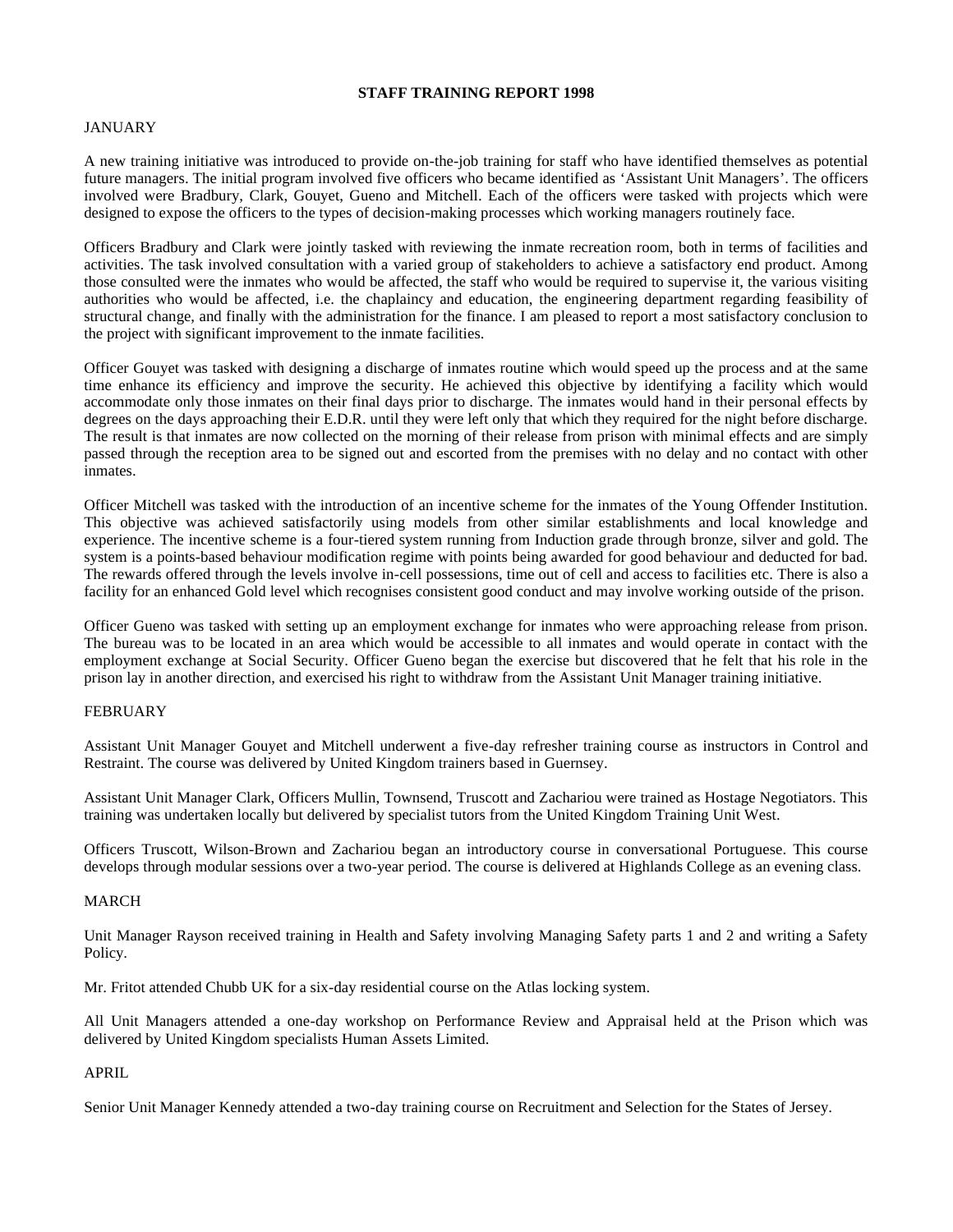## MAY

The Assistant Unit Manager training program was increased to six participants when Officer Davies was admitted and tasked with the provision of an employment bureau for inmates as previously described, and Health Care Officer Russell was admitted and tasked with the development of the Health Care Provision.

## JUNE

Senior Unit Manager Kennedy was placed on secondment to Guernsey Prison to deliver an initial training course to an intake of eight new Prison Officers.

Senior Unit Manager Kennedy achieved certification from States Personnel to practice recruitment and Selection up to Civil Service Grade II.

#### AUGUST

Senior Unit Manager Bertram and Unit Manager Watkins received training as an introduction to the Preston System of 4 X 4 security database as a two-day residential event provided by the United Kingdom Prison Service.

## SEPTEMBER

Senior Unit Manager Kennedy began induction training for four newly recruited officers and one new recruit for the Guernsey Prison Service. The course was held in the Prison at La Moye.

## **OCTOBER**

Continuation of initial training course for recruits.

Unit Manager Rayson undertook a five-day training course in manual handling to become an assessor and trainer.

## DECEMBER

Officer Langford delivered training in the S.T.A.B. breathing apparatus to twenty-eight members of staff. The apparatus is designed to facilitate short duration air supply to facilitate rescue and escape from hazardous environment.

During the course of this year seven officers have completed National Vocational Qualification at Level 4 in management using work based studies.

## **J. KENNEDY**

*Head of Training and Development.*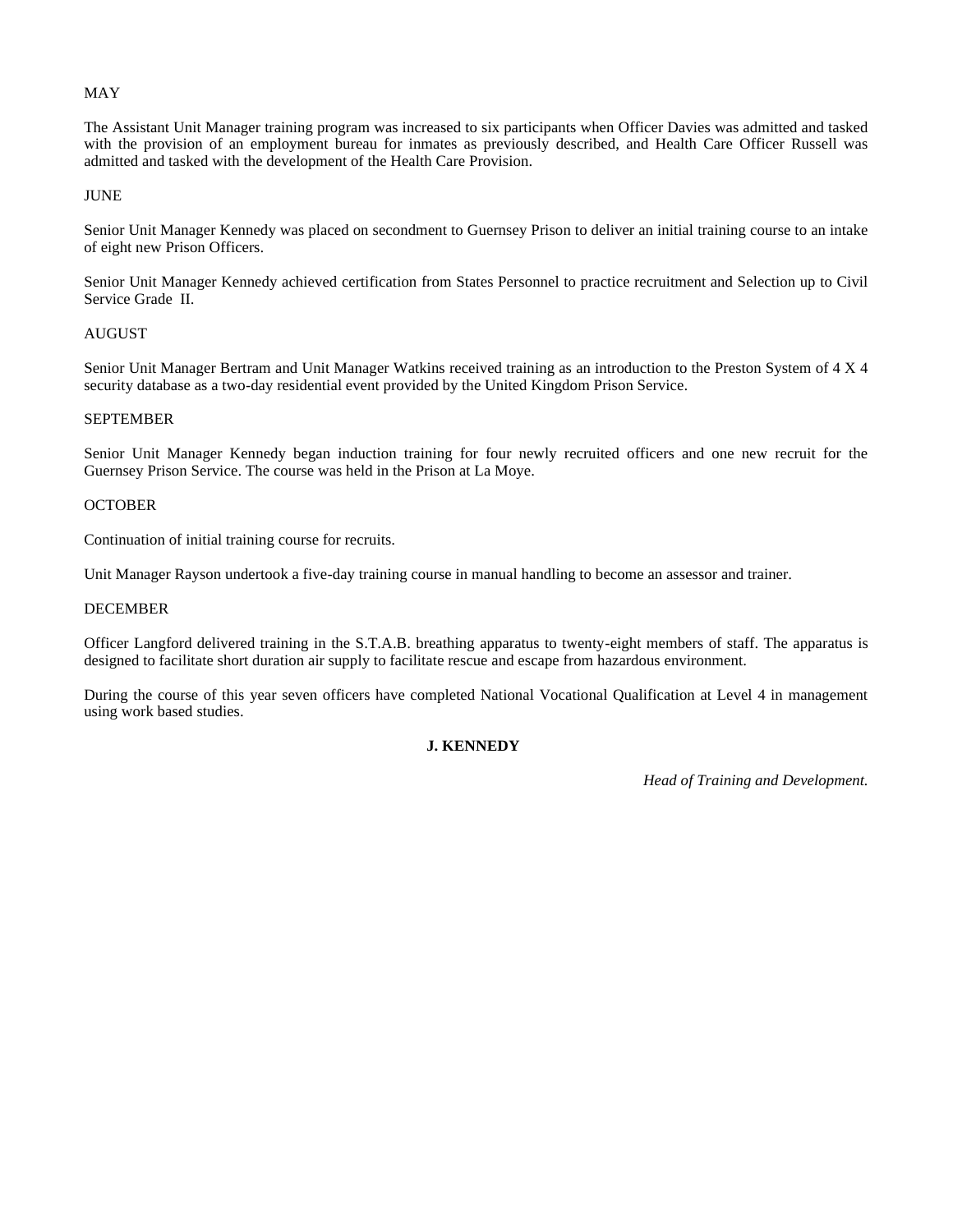## **PRISON MEDICAL OFFICER'S REPORT 1998**

## **The President and Members of the Board**

Details of examinations and consultations on reception into Prison or by request in 1998 were as follows -

Reception medical examinations

| Male   | 244 |
|--------|-----|
| Female | 32  |
| Y.O.I. | 82  |
| V.P.U. | 24  |

Routine reporting sick consultations

| Male   | 940 |
|--------|-----|
| Female | 89  |
| Y.O.I. | 228 |
| V.P.U. | 229 |

Total consultations by Prison M.O. 1,868

Dental treatments

| Dental Clinic (General Hospital)<br><b>Outside Dental Surgery</b><br>Retained Dentist visiting HMP 30<br><b>Visits</b> | 43<br>254 | escorts<br>escorts<br>treatments |
|------------------------------------------------------------------------------------------------------------------------|-----------|----------------------------------|
| Total treatments on inmates                                                                                            | 304       |                                  |
| Optician                                                                                                               |           |                                  |
| Retained optician to HMP<br>4 visits                                                                                   | 13        | treatments                       |
| <b>Outside Optician</b>                                                                                                | 10        | escorts                          |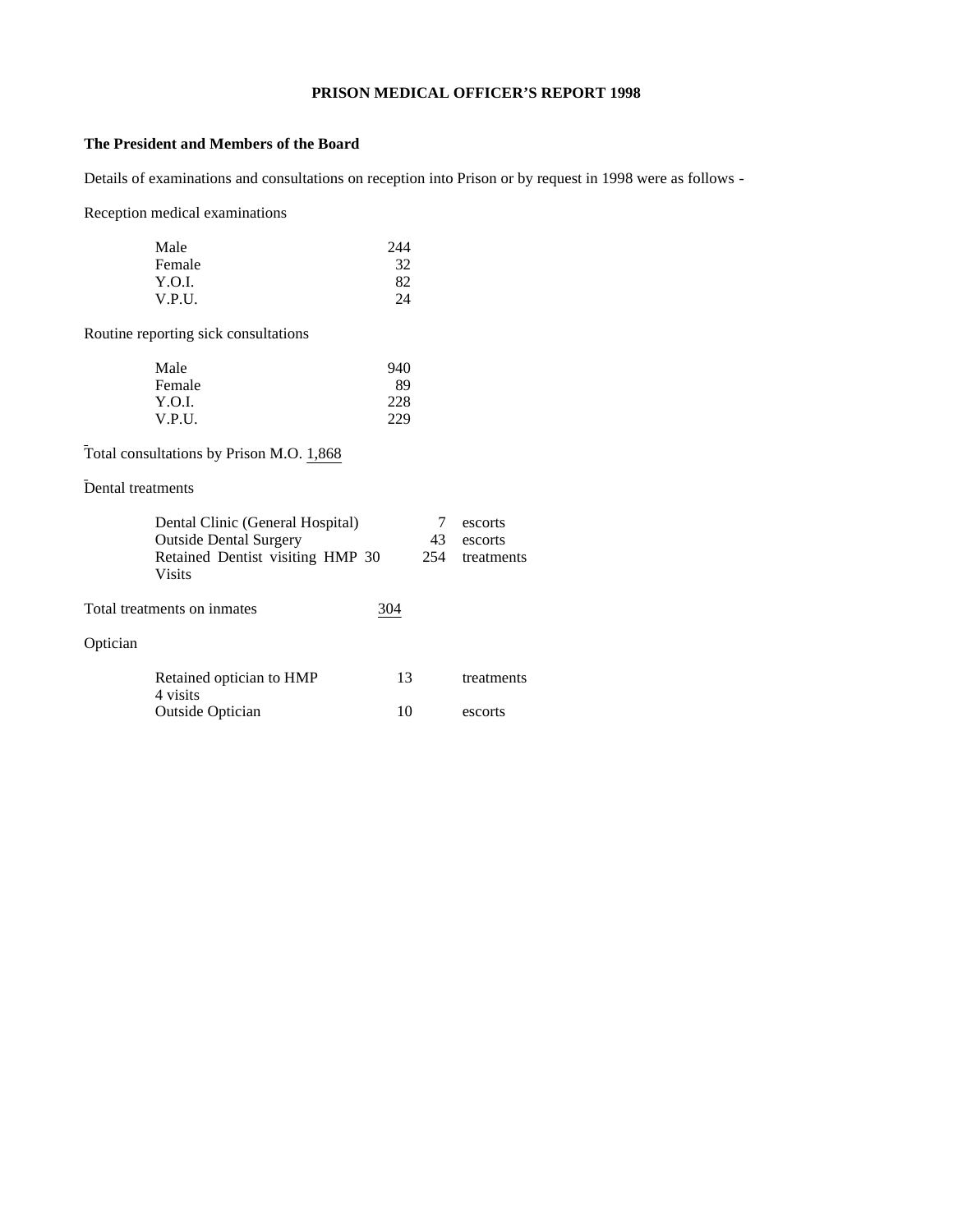Chiropodist

| 6 visits to HMP |  | treatments |
|-----------------|--|------------|
|-----------------|--|------------|

# Physiotherapy

| Physiotherapist to HMP |                                                |  | 24  |
|------------------------|------------------------------------------------|--|-----|
|                        | Escorts to Physiotherapy Department at General |  | -14 |
| Hospital               |                                                |  |     |

The list below details referrals by the Prison M.O. to the General Hospital and for examinations by a consultant.

| CT Scan                               | 1              | Consultations   |
|---------------------------------------|----------------|-----------------|
| Diabetic Clinic                       | 6              | 66              |
| <b>Plastic Surgery Clinic</b>         | 4              | 66              |
| <b>Breast Clinic</b>                  | 1              | 66              |
| Prosthetic Clinic                     | $\overline{c}$ | 66              |
| E.N.T.                                | 6              | $\zeta$ $\zeta$ |
| Sports Injury Clinic                  | 3              | 66              |
| Dermatology Clinic                    | 20             | 66              |
| Eye Clinic                            | 11             | 66              |
| <b>Fracture Clinic</b>                | 30             | 66              |
| Orthopaedic Clinic                    | 19             | $\zeta$ $\zeta$ |
| <b>Surgical Clinic</b>                | 16             | 66              |
| Gynaecology                           | 1              | $\zeta$ $\zeta$ |
| Pre Admission Clinic                  | 11             | 66              |
| Pain Clinic                           | 11             | 66              |
| <b>Maternity Clinic</b>               | 1              | 66              |
| <b>Medical Clinic</b>                 | 11             | 66              |
| Special Clinic                        | 5              | 66              |
| <b>Clinical Investigations</b>        | 4              | 66              |
| X-Ray Department                      | 34             | $\zeta$ $\zeta$ |
| Gastroscopy                           | 4              | 66              |
| Ultrasound                            | 3              | 66              |
| A and E Department                    | 14             | $\zeta$ $\zeta$ |
| Minor Operations Clinic               | 2              | 66              |
| M.R.I. (Southampton General Hospital) | $\overline{c}$ | 66              |
| Psychiatric Clinic                    | $\overline{c}$ | 66              |
| Laser Treatment (Bon Air)             | $\overline{2}$ | 66              |

Listed below are the admissions of inmates to the General Hospital -

| Admissions to short-stay wards | 7 days  | 7 patients  |
|--------------------------------|---------|-------------|
| Admissions to general wards    | 39 days | 10 patients |

Inmates were admitted to the General Hospital for the procedures listed below -

| Chest pain        |   |
|-------------------|---|
| Cystoscopy        |   |
| Dental surgery    |   |
| Pioneal abscess   |   |
| Observation       | 3 |
| Infected testicle |   |
| <b>Diabetes</b>   |   |
| Eye surgery       |   |

During 1998 the following detoxifications were carried out at HMP -

| Detoxification from alcohol         | 65 |
|-------------------------------------|----|
| Detoxification from opiates         | 6. |
| Detoxification from benzodiazipines | 6. |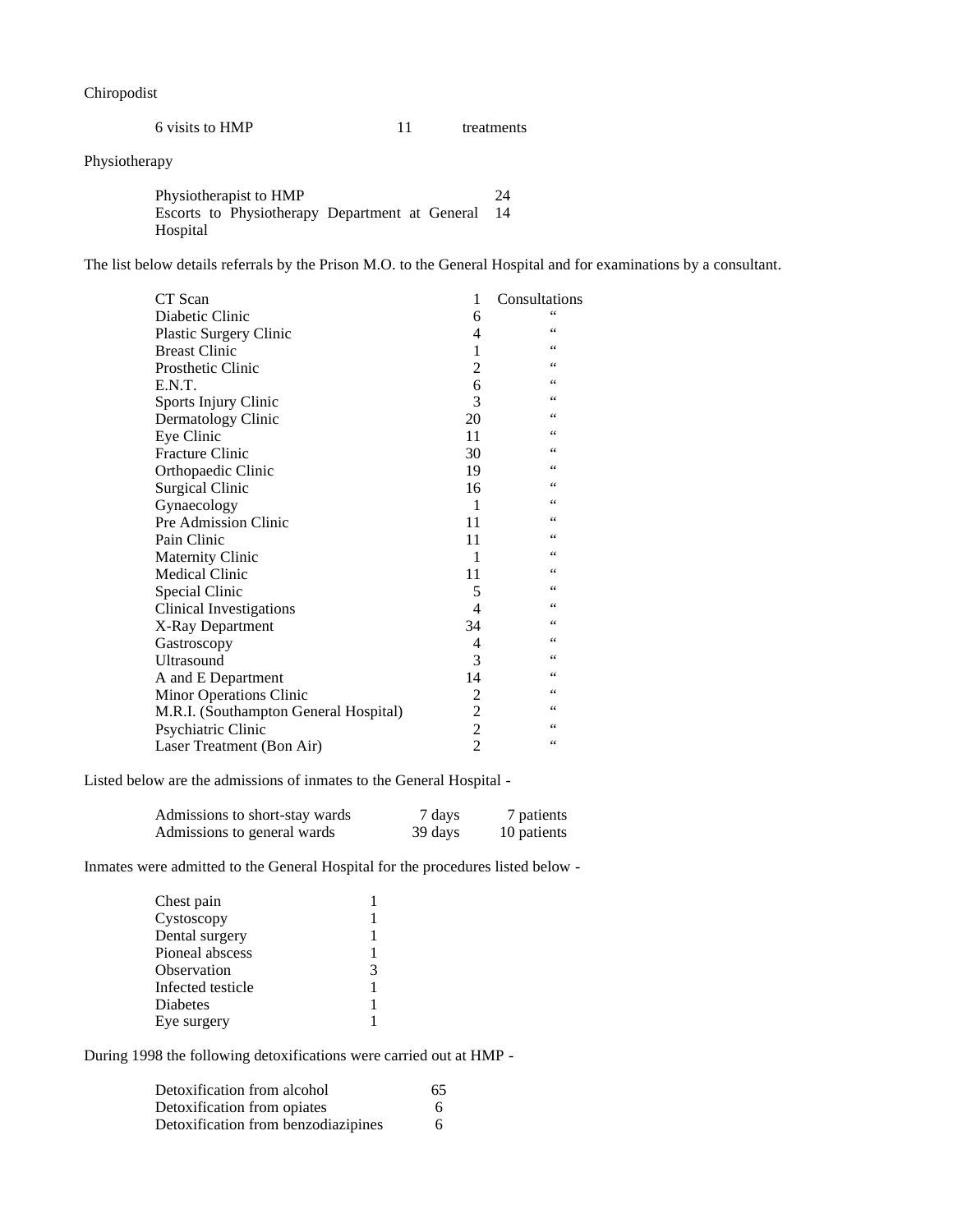Detoxification from a combination of opiates and benzodiazipines 53

I again acknowledge my appreciation of the help given by the Governor and Prison Officers at all times, and particularly Hospital Officers - Messrs. P. Bisson, C. Russell A. Bennett, A. Cowham and Mrs. J. Lowe for their considerable assistance and support throughout the year.

## **DR. R.A.B. PERKINS**

*Prison Medical Officer.*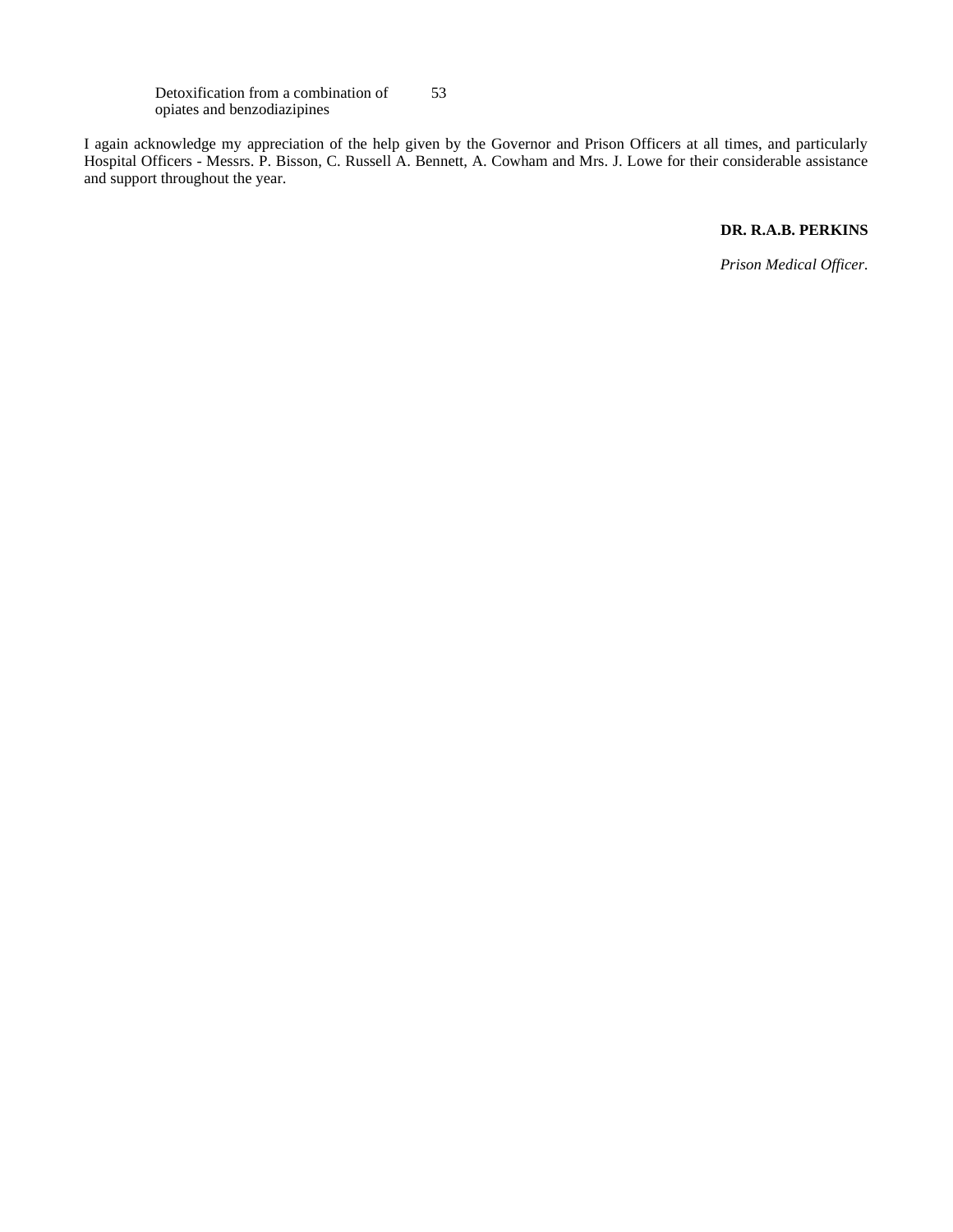# **PSYCHIATRIC REPORT FROM 1ST JANUARY - 31ST DECEMBER 1998**

| Number of sessions provided by Dr. Faiz                                                                                                                  | 44                 |
|----------------------------------------------------------------------------------------------------------------------------------------------------------|--------------------|
| Adult Male patients seen for initial consultation                                                                                                        | 19                 |
| Vulnerable Persons Unit patients seen for initial consultation                                                                                           | 10                 |
| Female patients seen for initial consultation                                                                                                            | 3                  |
| Young Offenders seen for initial consultation                                                                                                            | 7                  |
| Follow up on adult males from 1997                                                                                                                       | 13                 |
| Follow up on Vulnerable Persons Unit males from 1997                                                                                                     | 4                  |
| Follow up on females from 1997                                                                                                                           | 1                  |
| Follow up on Young Offenders from 1997                                                                                                                   | 2                  |
| Total                                                                                                                                                    | 59                 |
| Initial consultations                                                                                                                                    | 39                 |
| Number of follow up consultations                                                                                                                        | 148                |
| Total of consultations for the year                                                                                                                      | 187                |
| <b>Dispersal of patients</b>                                                                                                                             |                    |
| Still serving sentence at La Moye<br><b>Transferred to United Kingdom Prisons</b><br>Normal discharge from La Moye<br>Transfers to St. Saviours Hospital | 24<br>7<br>28<br>3 |

 **G.F. FAIZ**

*Consultant Psychiatrist.*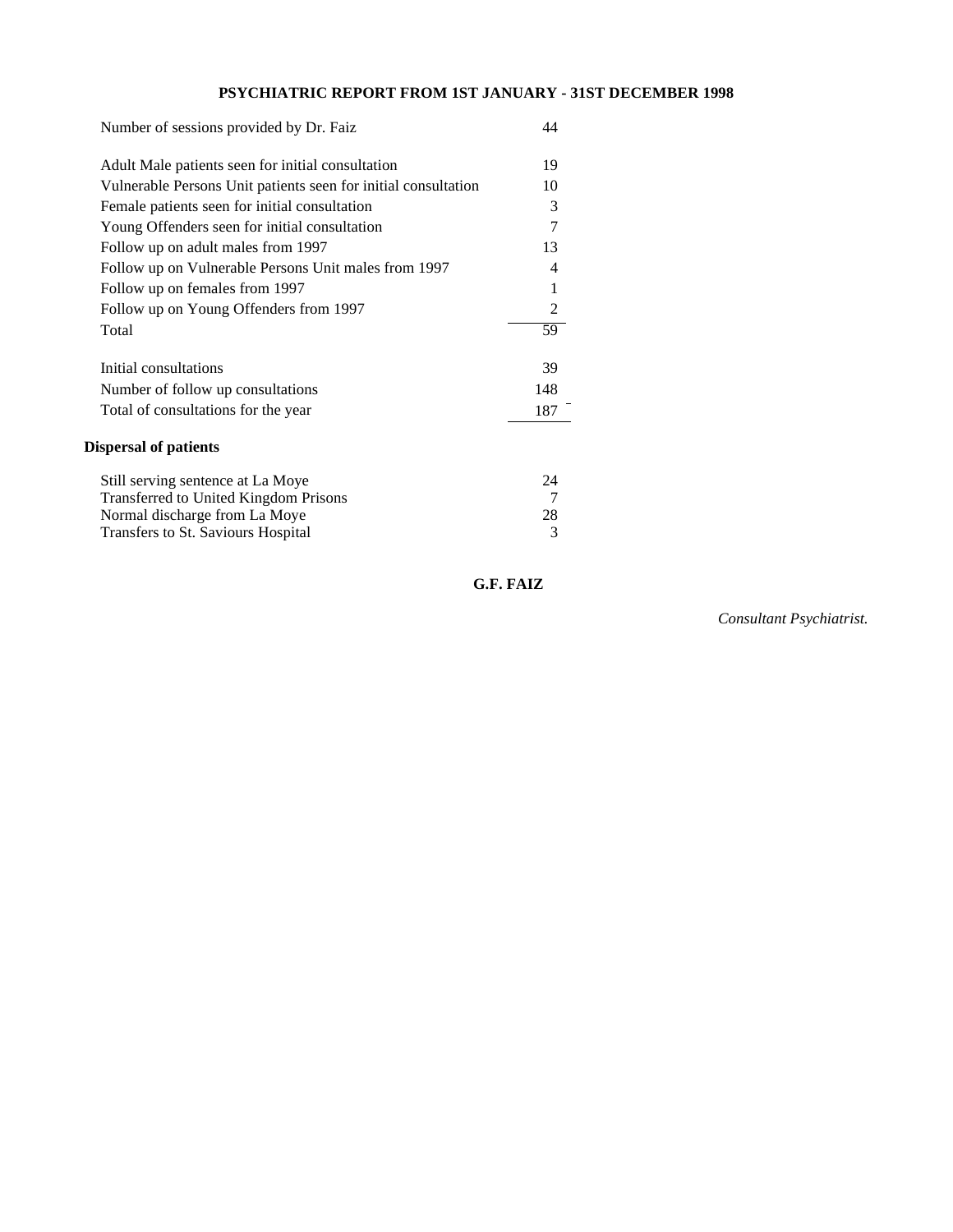## **ALCOHOL AND DRUG SERVICE PRISON WORK ANNUAL REPORT 1998**

1998 was a year of considerable change within the Alcohol and Drug Service, most of which was driven by the need to respond to the Island's increasing opiate problem. During the year a carefully supervised and monitored community methadone programme was introduced as was an opiate abstinence programme, involving a new detoxification regime and the use of naltrexone, an opiate blocker.

The introduction of these changes, and the marked upturn in not only the number of clients with opiate problems attending the agency, but also the number of items of service offered to each client, inevitably resulted in a diminution of effort elsewhere. Some reduction of involvement of the service within the prison therefore occurred. Nevertheless, a credible effort was maintained in working with persons with drug problems in the prison. Of particular note is that over three quarters of clients seen within the prison maintained their contact with the Alcohol and Drug service on release.

However, there has been recognition that the nature of this service, which is in a sense an 'after the event' intervention, may be less desirable than the introduction of intervention following arrest, but prior to sentencing. Such type of interventions have been proven effective elsewhere in that the threat of custodial sentencing can be a major motivation to change. Thus in the period prior to sentencing, the use of a mandatory treatment order can result in the achievement of abstinence that can then be used as mitigation in the sentencing process. Such a scheme is currently proposed within the draft Drug Strategy and it is envisaged that, if this strategy is accepted by the States, then a joint appointment between the Alcohol and Drug and Probation Services will occur.

Notwithstanding any introduction of pre-sentencing interventions, it is essential that on-going liaison and some clinical intervention are available for those nearing the end of an alcohol or drug related sentence. The Alcohol and Drug Service remains committed to providing these interventions and it is considered that, where appropriate, the recent introduction of more effective community-based opiate abstinence programmes, and the experience gained in undertaking such programmes, will be translated over to the interventions carried out on an 'in custody' basis.

Finally, it has to be noted that the number of notified heroin users, and the referrals for opiate dependence to the Alcohol and Drug Service continue to increase. There is, therefore, considerable need to ensure that all the parties involved in providing services to opiate (and for that matter alcohol) dependent people continue to explore creative ways of assisting persons out of drug addiction. The overall aim of all stakeholders is quite clearly to reduce the number of drug dependent persons and thereby decrease the associated criminality.

**ELAINE JACKSON**

 *Drugs Counsellor.*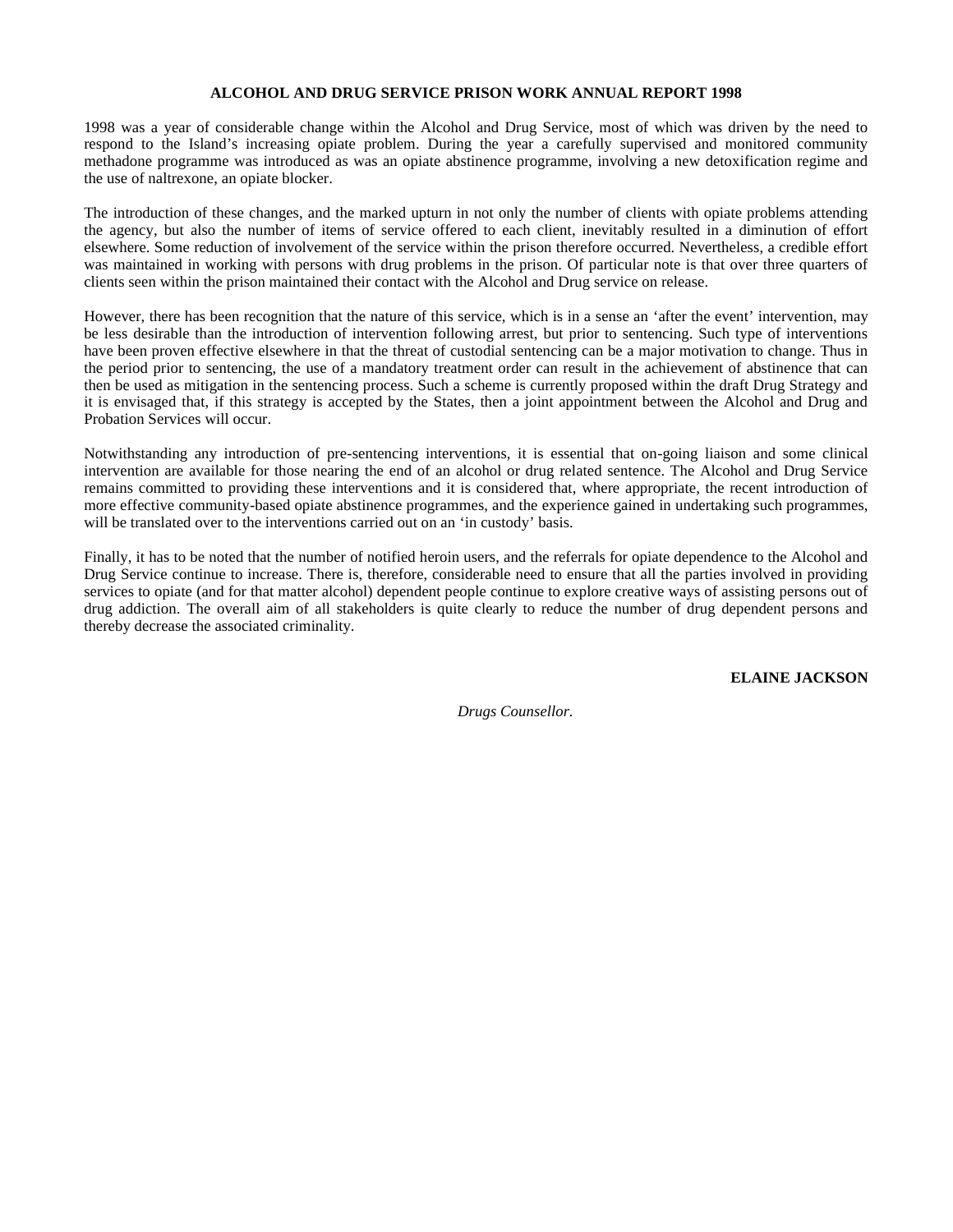## **ALCOHOL AND DRUG SERVICE PRISON STATISTICS 1998**

Clients seen on an individual basis - Alcohol and Drug Service Staff - Elaine Jackson and Pat Devine (Outreach worker)

| New Referrals for 1998 | 47 |
|------------------------|----|
| Follow-on from 1997    | 10 |
| Total                  | 52 |

A total of 52 inmates were seen on an individual basis. A total of 121 individual sessions at approximately 45 minutes per session  $= 90$  hours 45 minutes.

| New Male Clients 1998                  | 40 |
|----------------------------------------|----|
| Follow-on Male Clients from 1997       |    |
| New Female Clients in 1998             |    |
| Follow-on Female Clients from 1997     | 3  |
| New Segregated Clients in 1998         |    |
| Follow-on Segregated Clients from 1997 |    |
| Total                                  | 52 |
| Drug Problems                          | 31 |
| Alcohol Problems                       | 21 |
| Total                                  | 52 |
| distribution of clients                |    |
| Up to 20 years                         |    |
| 21 to 30 years                         | 18 |
| 31 to 40 years                         | 15 |
| 41 to 50 years                         | 6  |
| 51 to 60 years                         |    |

Total 47

Age

Of the clients seen on an individual basis and released in 1998, 77 per cent kept follow-up appointments at Gloucester Lodge.

A Groupwork programme was completed on the Young Offenders Wing in April 1998. Approximately ten hours of time was devoted to this.

## **PSYCHOTHERAPIST ANNUAL REPORT 1998**

In the light of experience gained in 1997, it was agreed that the Thinking Skills programme should be continued in 1998 and that as many courses as possible should be run during the year.

The year started with a Thinking Skills course being run in the main prison. The course ran from 28th January to 7th April. At the outset there were eight group members, and six members successfully completed the course.

On 29th April a Thinking Skills course was introduced in the Young Offenders Institution. The course ran until 8th July. There were ten initial group members and all ten successfully completed the course.

A third Thinking Skills course was started on 13th August in the main prison and continued until 28th October. Initially there were nine group members with seven successfully completing the course.

It can be seen therefore that during the year 23 inmates from the main prison and the Young Offenders Institution successfully completed the Thinking Skills course.

Some of the developments introduced during the year were the introduction of an additional tutor, Mr. David Mullin. His role was to increase the availability of tutors to run the course and to assist in the planning and organisation of the courses. He achieved both of these objectives.

The course which ran in the Young Offenders Institution was used as a pilot scheme to introduce tutor allocation on a rota basis throughout the course. This was thought to be a good idea as it would lessen the demands on any one individual, increasing flexibility in planning. In hindsight this idea was seen as not being supportive of good group work practice. It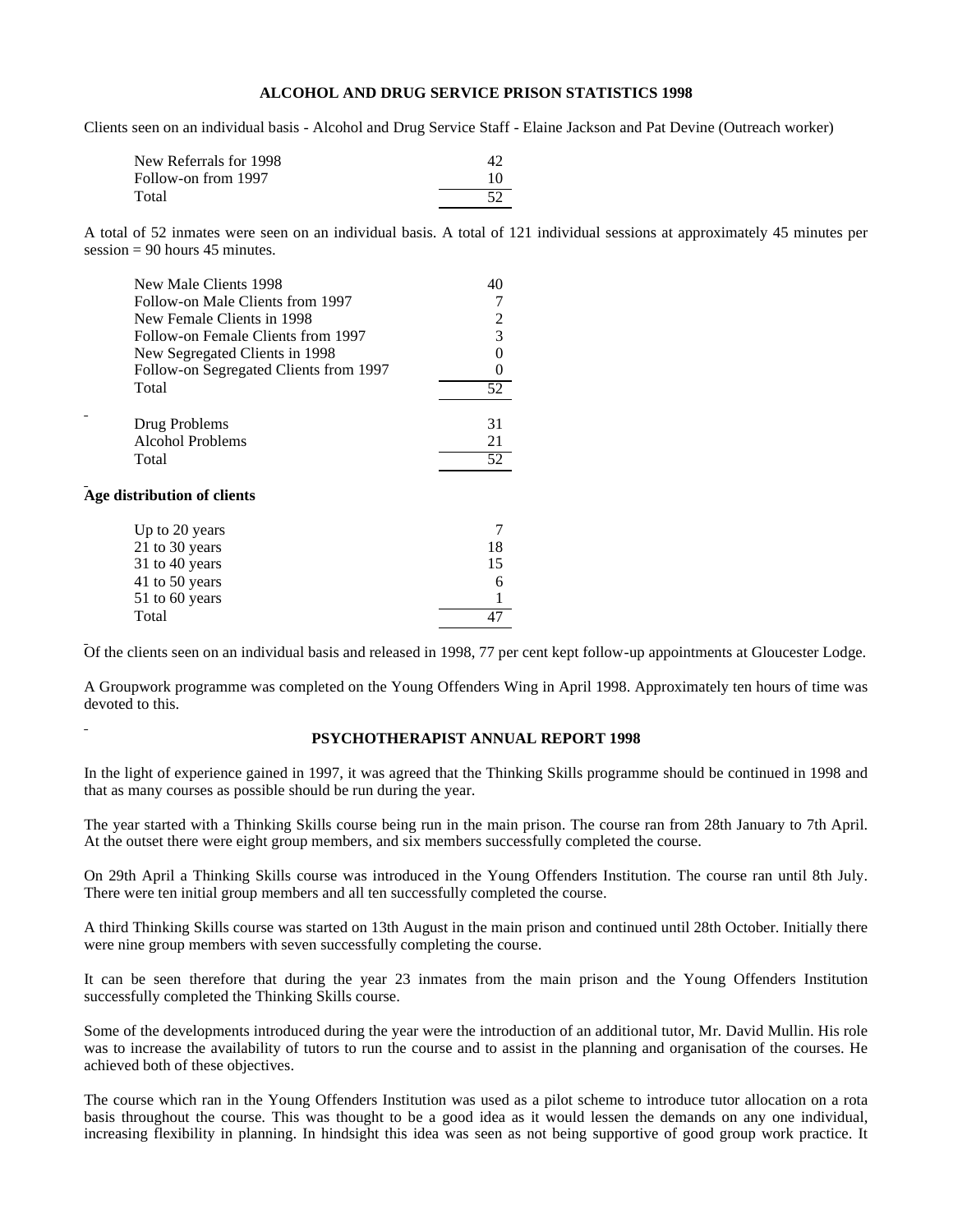interrupted the continuity of the programme and proved to be unsatisfactory for both tutors and group members.

Given that it was considered desirable to expand the Thinking Skills programme, and taking into account the experience gained in the Young Offenders Institution, it was agreed to seek some additional tutors. With the assistance of Dr. Linda Blud, Director of the Cognitive Skills Programme based at the Home Office, six additional tutors were selected and trained in December. This will assist in the planning and running of an active and full programme of Thinking Skills courses at La Moye in the coming year.

# **PETER GLEESON**

*Psychotherapist and Director Group Therapy.*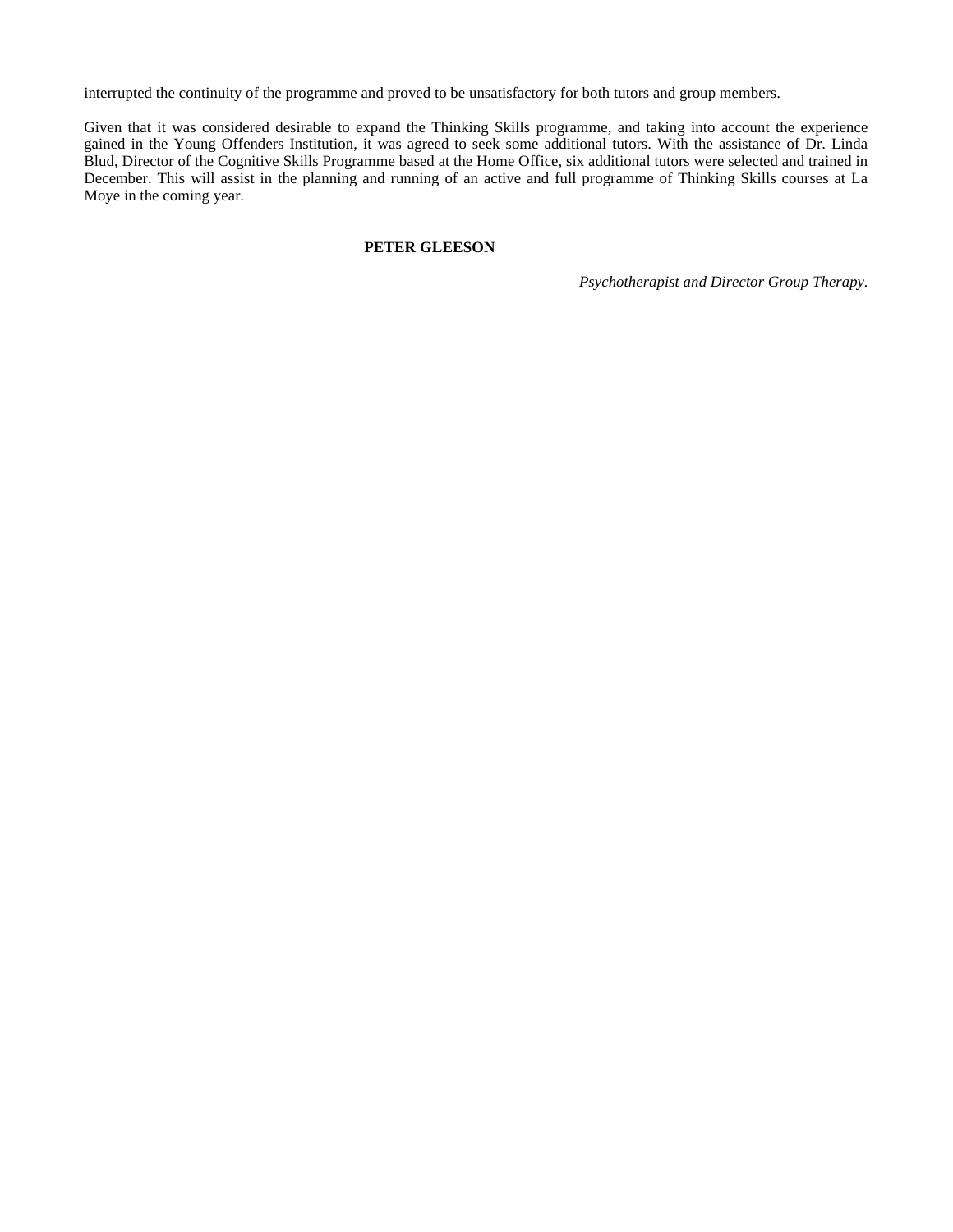## **PHYSICAL EDUCATION REPORT - 1998**

## **Staff**

| Mr. Mitchell   | Physical Education Instructor              |
|----------------|--------------------------------------------|
| Mr. Coram      | B.A.W.L.A. Coach/Community Sports Leader   |
| Mr. Rowlandson | <b>Insitu Sports and Games Course</b>      |
| Mr. Gillies    | N.A.B.B.A. Weight Lifting Coach, Community |
|                | <b>Sports Leader</b>                       |
| Mr. Hinks      | <b>Qualified Sports Massage Therapist</b>  |
| Mr Hinks       | Insitu. Sports and Games Course            |
| Mr. Milton     | Insitu. Sports and Games Course            |

As the majority of activities take place both for senior and junior inmates during evenings or at weekends, it is important these sessions are covered when possible by P.E. qualified staff. There are several staff who do cover P.E. sessions when regular staff are not available and I would like to thank them for their input throughout the year - Officers Williams, Langford, Querée and Townsend.

The department welcomes Officers Milton and Barnett to the team, their added experience and enthusiasm can only be of benefit. Mr. Gillies left the prison service during the year.

The Young Offenders Institution have three previous P.E. Department members of staff in their complement of seven staff, an excellent ratio. These are Officers Brown, Keenan and Aubert, who have and will continue to offer a full and varied programme at the Young Offenders Institution. My thanks to them for their assistance throughout the year.

## **Activities**

#### Convicted/Remands

| Weight room                   |                      | Two afternoon sessions (internal workers)<br>Two evening sessions (outdoor workers) |  |
|-------------------------------|----------------------|-------------------------------------------------------------------------------------|--|
| Football                      | Saturdays<br>Sundays | Thursday afternoon/evening                                                          |  |
| Volleyball                    | weights              | Tuesday afternoon/evening session to substitute                                     |  |
| Aerobics                      |                      | Sessions with Mr. Mitchell and Mr. Gillies                                          |  |
| Yoga                          |                      | On a weekly basis with an outside tutor                                             |  |
| Young Offenders Institution - |                      | Please see YOI routine (enclosed)                                                   |  |
| Females -                     |                      | Have full use of the Y.O.I. gymnasium for<br>one hour daily                         |  |
| Vulnerable Persons Unit -     |                      | Limited weight training facility<br>Use of Y.O.I. yard when available               |  |

Staff (own time) Have use of all Prison facilities during break periods.

A restricted membership has been negotiated by the P.E. Department with the management of the Lido Fitness centre and Physique 2000 gymnasium for all staff that are interested.

## **Y.O.I. Sports Programme**

| Mondav | Tuesdav | Wednesdav | Thursdav | . Fridav | Saturday | Sundav |
|--------|---------|-----------|----------|----------|----------|--------|
|        |         |           |          |          |          |        |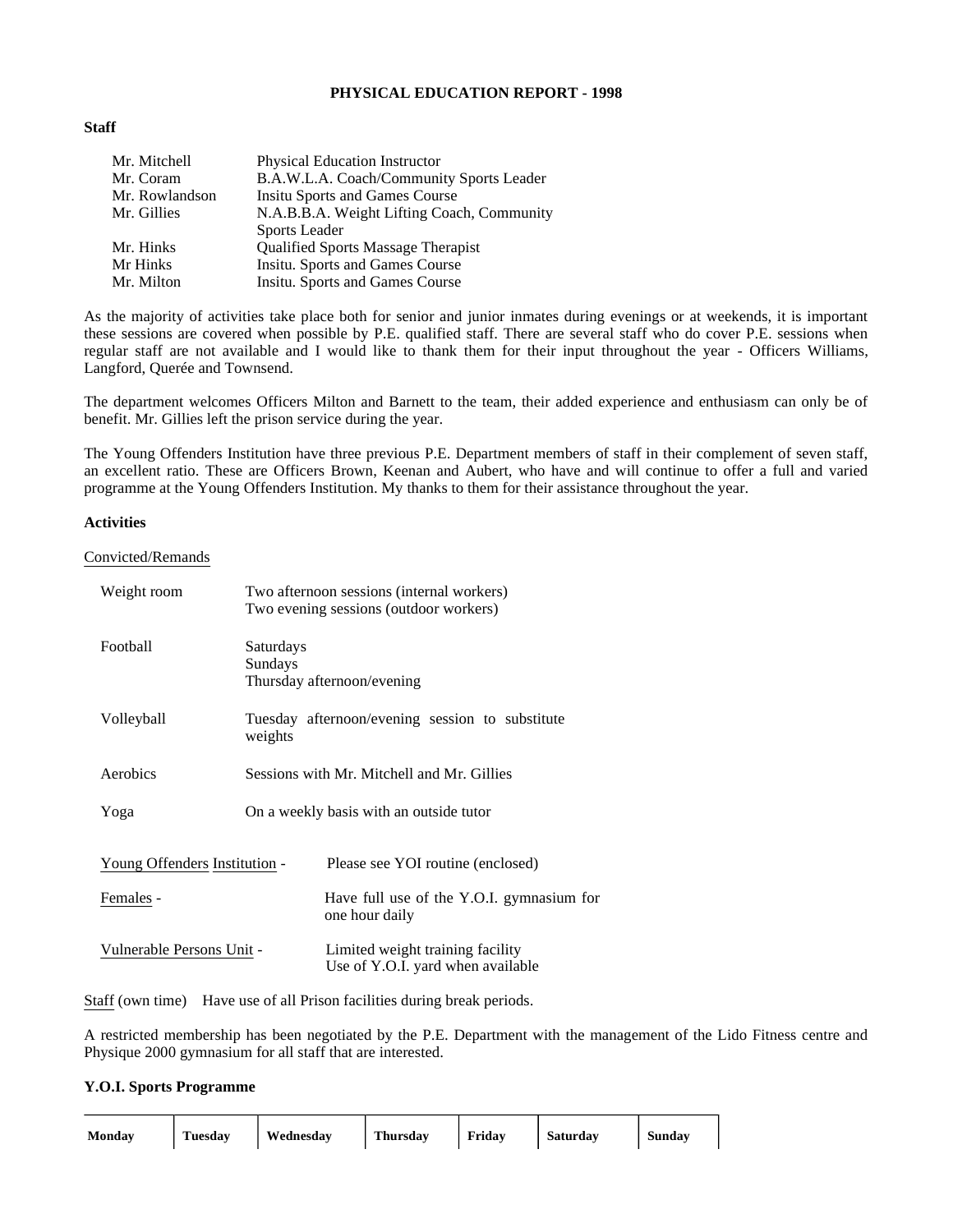| Football  | Weights        | Volleyball       | Weights   | Football       | Compulsory<br>Session | Weights  |
|-----------|----------------|------------------|-----------|----------------|-----------------------|----------|
| Badminton | Minor<br>Games | or<br>Basketball | Badminton | Minor<br>Games | <b>Optional Sport</b> | Football |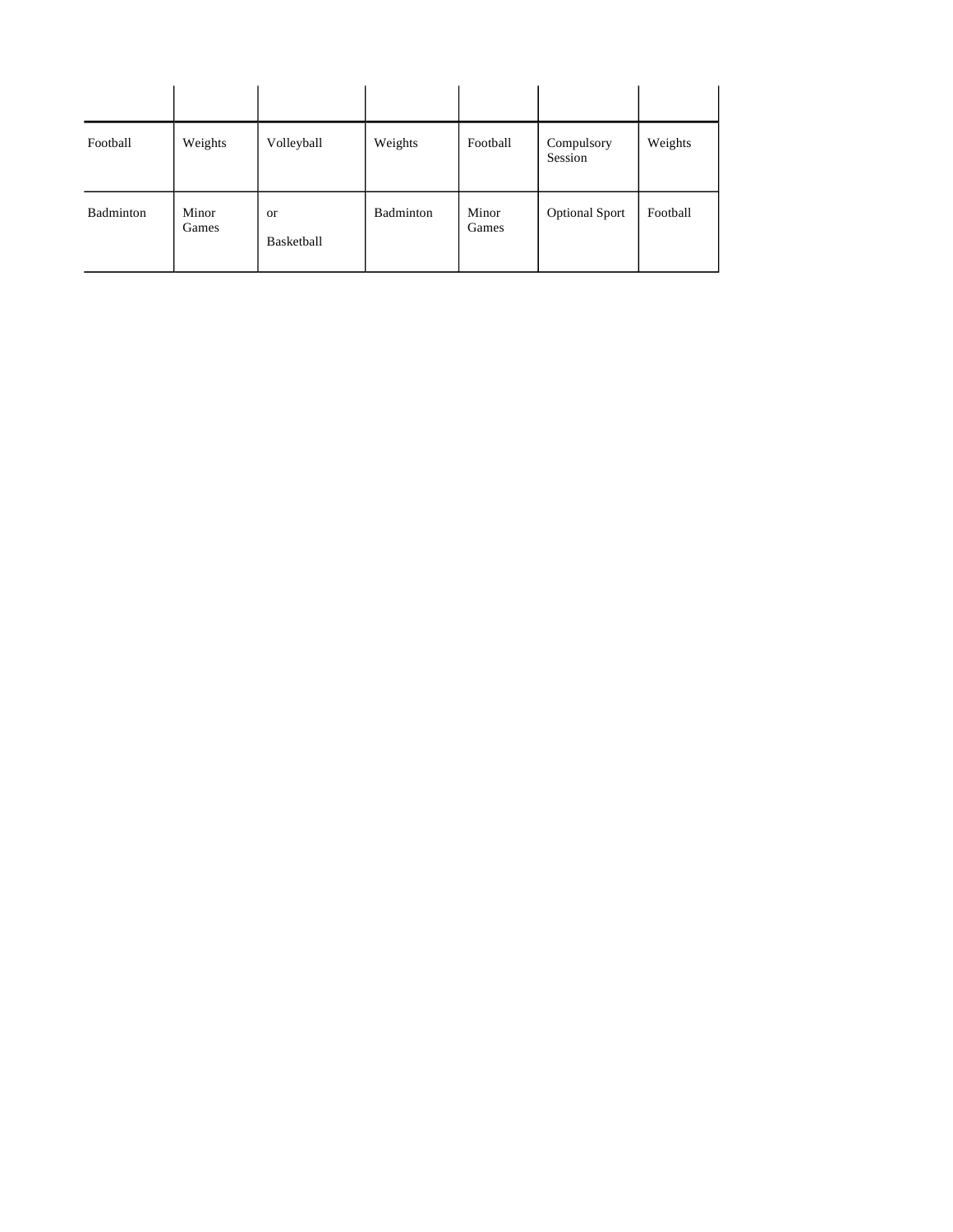## **FACILITIES**

- 1 Floodlit Outdoor Exercise Yard marked for Volleyball and Football (tarmac surface)
- 1 Weights Room (equipped with Multi-gym, free standing weights, two computer bikes and a climbing machine)
- 1 Indoor Gym (YOI) (Badminton, Short Basketball, Short Volleyball, Pin Football, Circuits, Vaulting)
- 1 Outdoor Yard (YOI) (Mini Football, Volleyball, Badminton, Tennis Court and Running Track)
- 1 Grass sports field primarily for the use of Football and Volleyball sessions (in need of attention)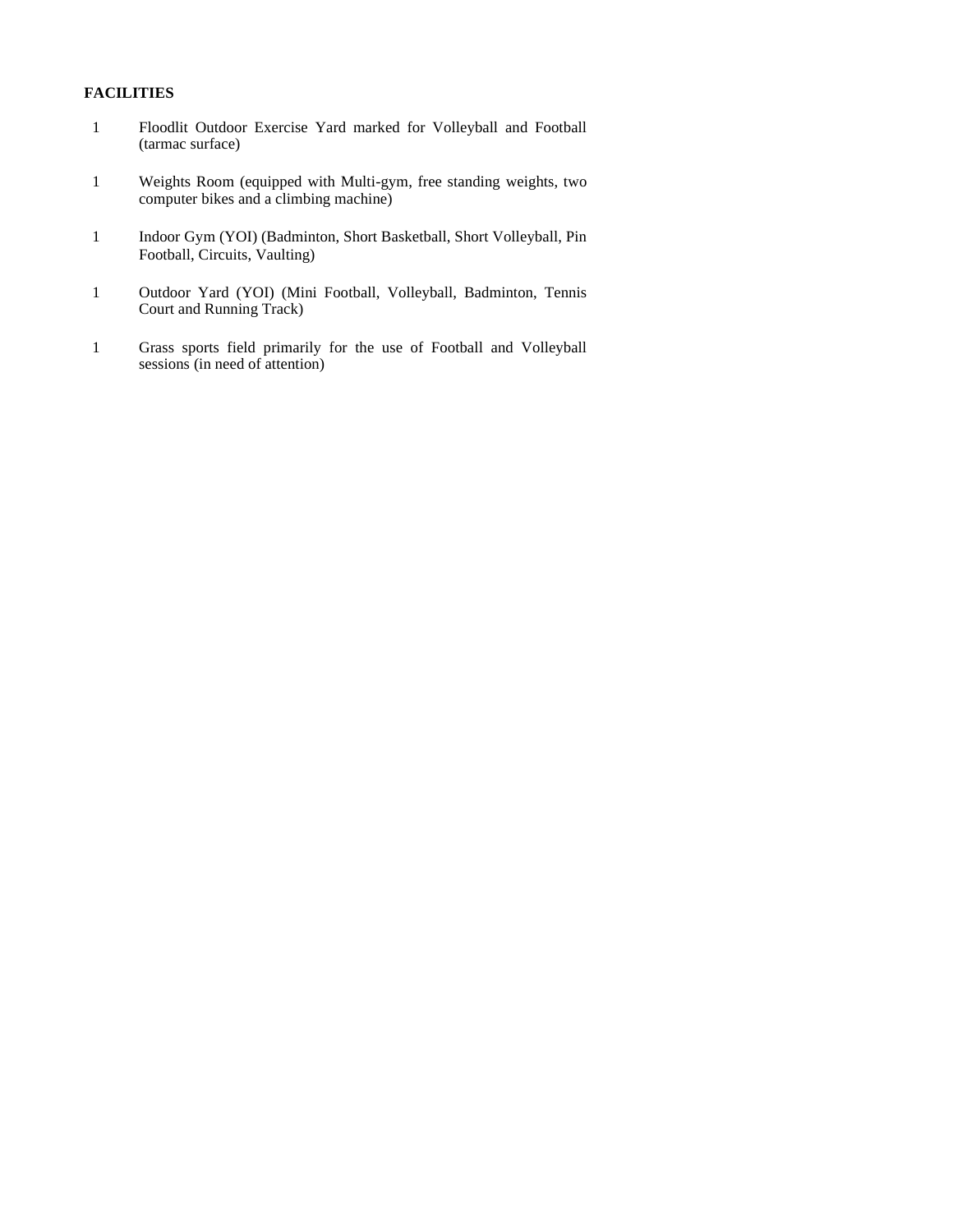## **PHYSICAL EDUCATION REPORT 1998**

**Monthly and daily totals for the year to 31st December 1998, involving all areas of the establishment: CON/RX/Y.O.I./V.P.U./ FEMALES**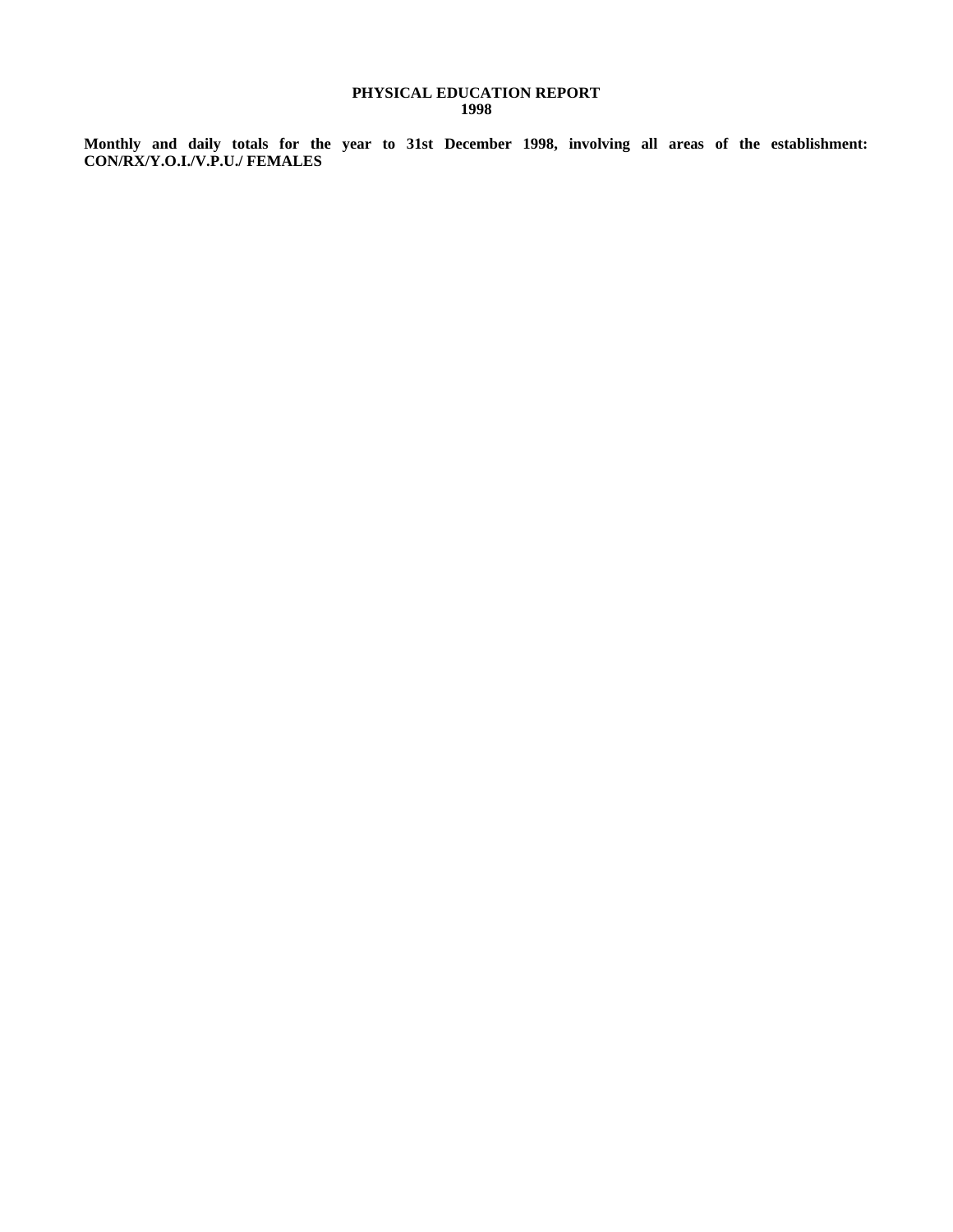**Due to inclement weather many sports sessions were lost on the CON/RX's, but were compensated by weight sessions, resulting in some of the individuals taking part but those with no interest in weights having no activity. To try and address this problem one rowing machine and two new computer bikes have been acquired to add some variation in the weights room.**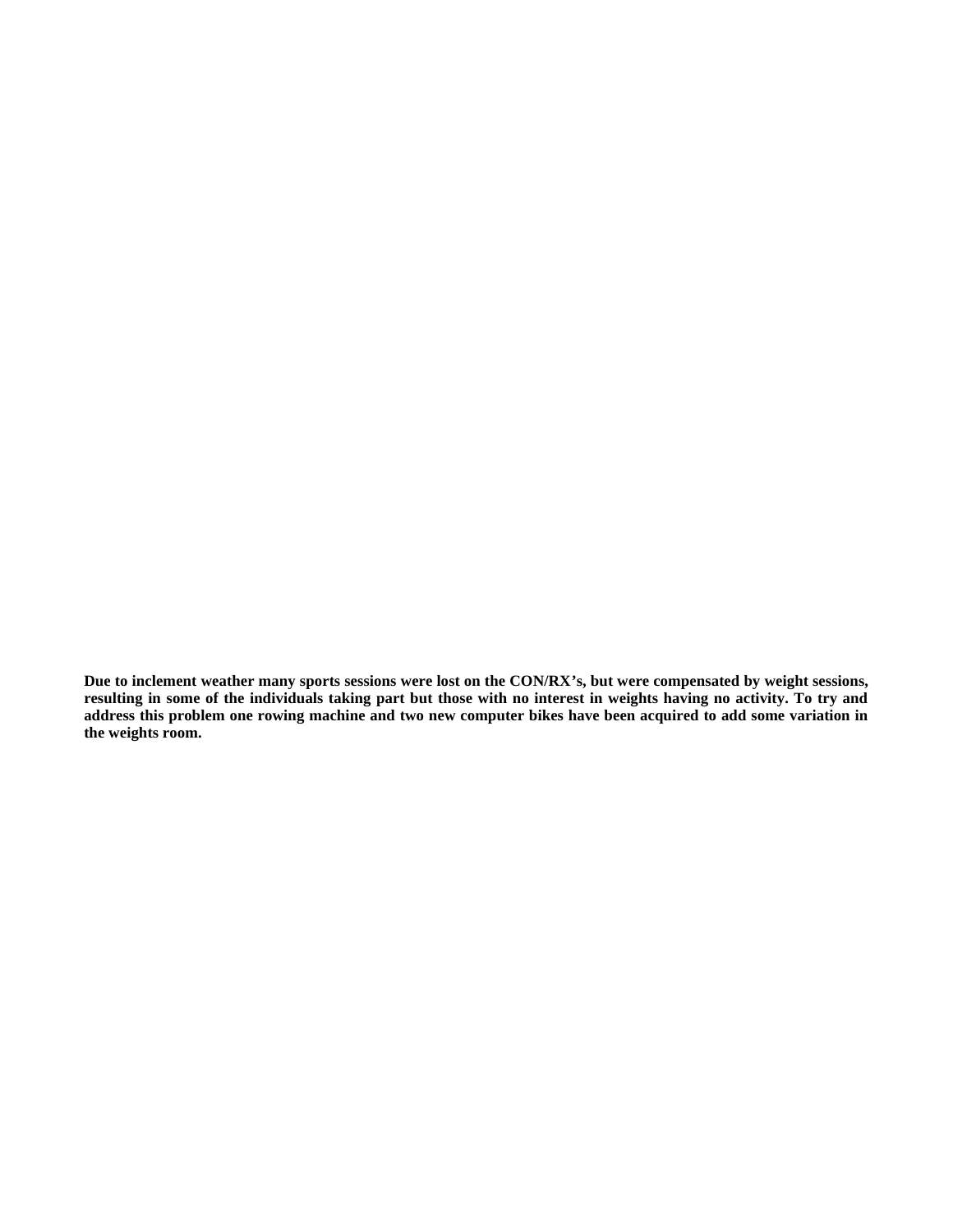## **Future aims**

- To provide a sports facility that will accommodate the requirements of an establishment that has dramatically changed from one of short-term to long-term in a very short time span.
- To repair the grass football pitch that was unfortunately damaged when being utilised for repainting fence panels by contractor.
- To replace some of the cardiovascular fitness equipment (bikes, rower etc) in the weights room to deal with present and future demands.
- To resurface the floodlit exercise yard. This facility proves popular as ever but we are still at the mercy of the weather with the existing surface. Officers Coram and Hinks have made extensive enquiries regarding a resurfacing programme. Mr. Bourke - Engineer, has been involved from the beginning of these enquiries.
- To maintain and upgrade staff qualifications, especially in the areas of health and safety and litigation.
- To improve the P.E. programme for the Vulnerable Persons Unit utilising the sports yard at the Young Offenders Institution and improving the weights facility.
- To encourage females to use the Young Offenders Institution gym during the morning periods (volleyball, badminton).
- When an appropriate surface is available, to invite outside football, volleyball and other sporting agencies to compete against prison sides, both inmate and staff alike.
- To try and utilise the floodlit yard for outside circuit training.
- To introduce new activities such as touch rugby and aerobics.
- To invite specialists in to the establishment for health and fitness lectures.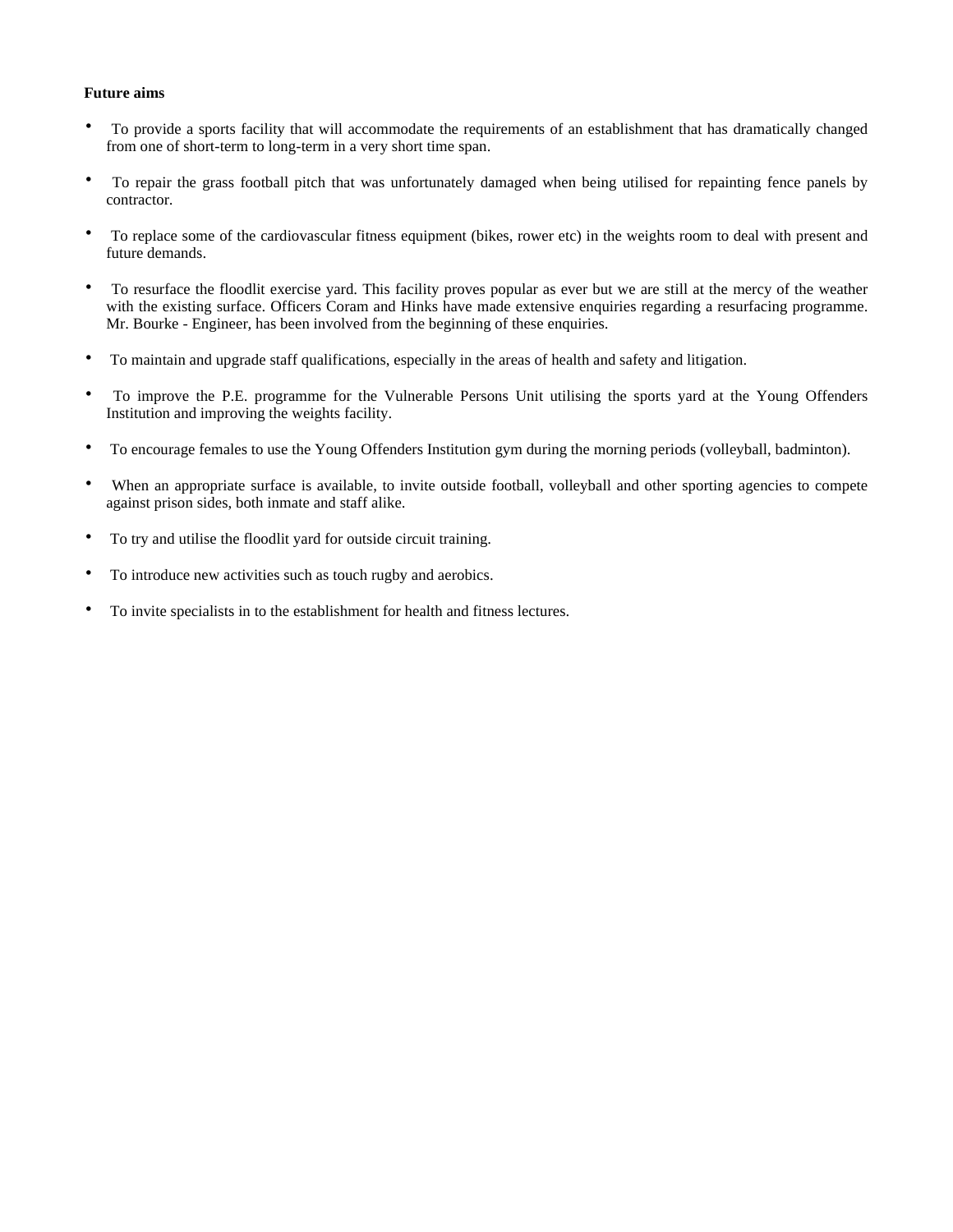#### **Summary**

1998 again proved another restrictive but busy year: weights, football, volleyball and yoga were on offer to all inmates. The general feeling amongst inmates was again that of stagnation, the Prison population being even more static than in previous years. The sentencing policy for drug offenders has continued to contribute enormously to the high population, and again I feel the facilities must improve to address this.

Facilities are still our number one concern. The weights room caters for a maximum of ten inmates and on a regular basis still has people waiting to use it.

We have again lost many days on the tarmac floodlit yard due to weather conditions. The necessity to resurface the yard has been documented for the past few years. See future aims.

The weights room has vastly improved this year with the donation of a £10,000 multi-gym, the new bikes and rower have assisted in variation, and it is in these areas we will have to continue to develop throughout 1999.

The weights equipment is pretty well taken care of. The cardiovascular fitness equipment requires further additions. Space is at an absolute premium in the gym, we feel that it could quite easily be enhanced with the removal of an unused recess area.

It is evident to the P.E. Department that the lack of facilities is severely hampering the effectiveness of getting a wider band of individuals involved in P.E. We have a hard-core of footballers and weight trainers but we lack variation and consistency at crucial times. We feel that the necessity to provide a release for the frustrated, energetic and angry inmate within, is paramount to assist the smooth running of the establishment.

1999 we feel has got to be the year to take on the resurfacing project as already documented: many problems have been resolved with the engineers department, and a full package will be submitted in the very near future.

## **E.D. MITCHELL**

*Physical Education Instructor.*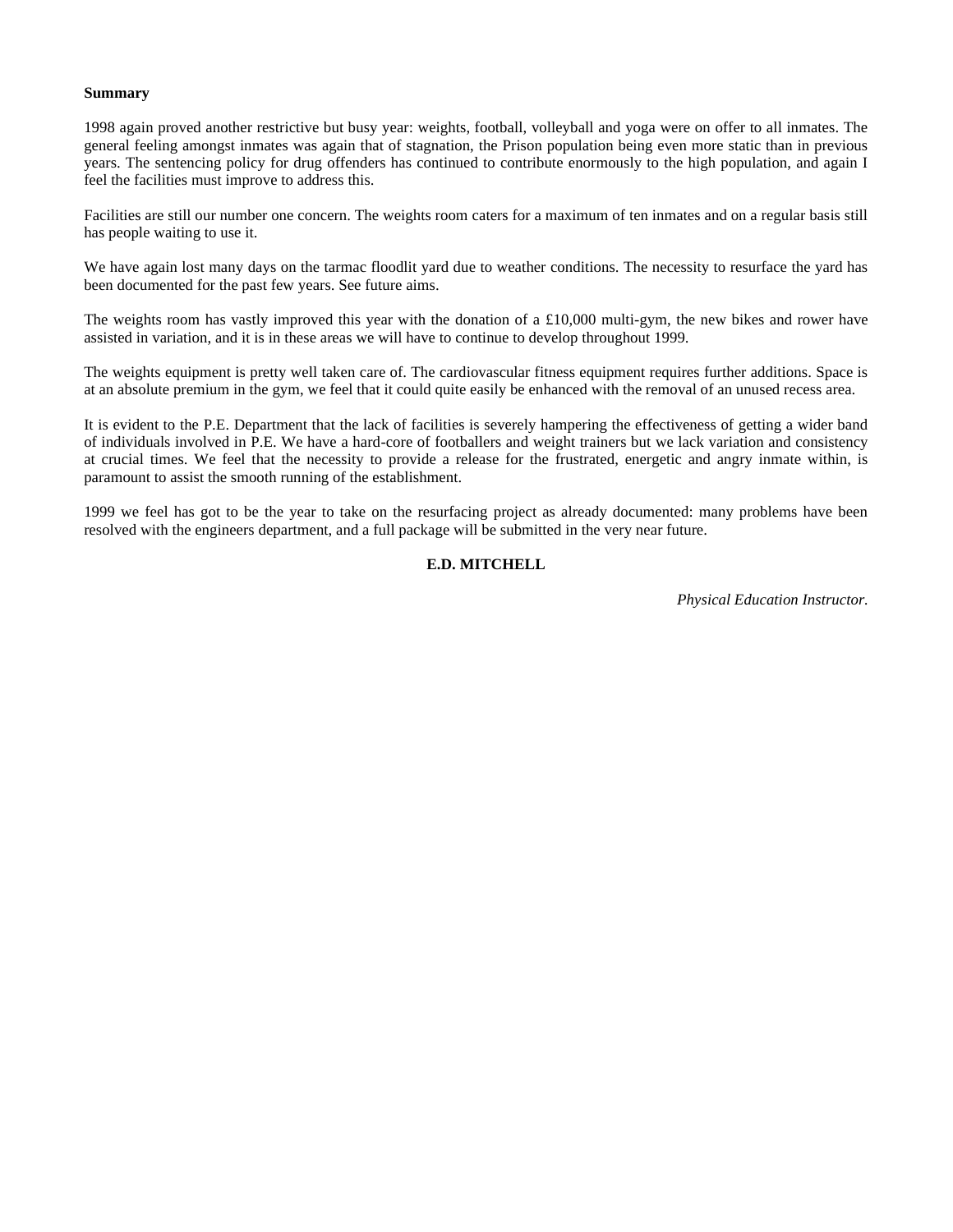## **YOUNG OFFENDERS INSTITUTION EDUCATION REPORT 1998**

I submit this report with reference to the education on the Young Offenders Unit during 1998. The Young Offenders Institution only had one in-house staff tutor during the year but utilized trained staff from other units and outside specialists.

Through operational duties, staffing levels and the introduction of an induction wing within the unit, education suffered slightly. However a considerable amount of inmates benefited from the education package and enjoyed a variety of subjects as follows -

| <b>NUMBER OF INMATES</b> | <b>SUBJECT</b>     |
|--------------------------|--------------------|
| 10                       | Life skills        |
|                          | Thinking skills    |
|                          | English            |
|                          | Computer skills    |
| 16                       | Drug awareness     |
| 15                       | Health and hygiene |
| 20                       | Weights and safety |

On the whole 1998 was a successful year for education and the unit will endeavour to provide an extensive education programme for its clients in the coming year.

# **OFFICER P. BRADBURY**

 *Young Offenders Institute.*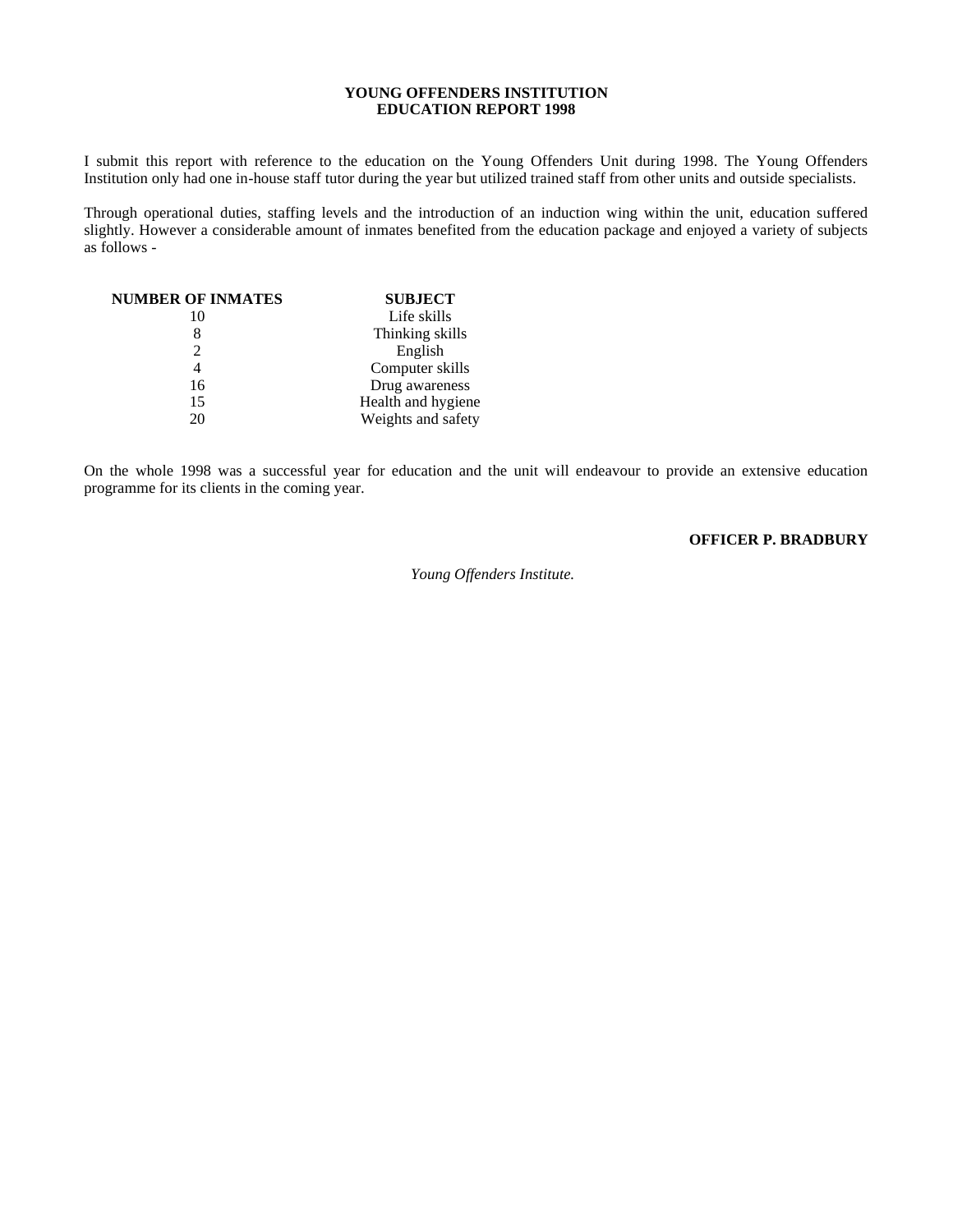## **VULNERABLE PERSONS UNIT REPORT 1998**

The Vulnerable Persons Unit is by necessity separate from the main prison. The accommodation is inadequate as several categories of Vulnerable Persons are housed together contrary to Prison policy.

This overcrowding is inclined to lead to increased tension, and in order to reduce this threat an effective work programme is necessary, though difficult to achieve. During 1998 various projects have been successfully undertaken, including -

- vegetable preparation for various outlets;
- manufacture of wooden picnic benches and planters for catering establishments;
- preparation of seed trays for use in the compound;
- recycling of pallet boards.

In recognition of the Prison policy regarding employment, the Prison Industry Officer will in 1999 be addressing the wing work requirements and examining alternative industries.

Ongoing rehabilitative tuition is regarded as vital and is in demand: it is planned to introduce Enhanced Thinking Skills early in the year as a forerunner to specialised courses.

## **UNIT MANAGER D. THOMPSON**

 *Vulnerable Persons Unit.*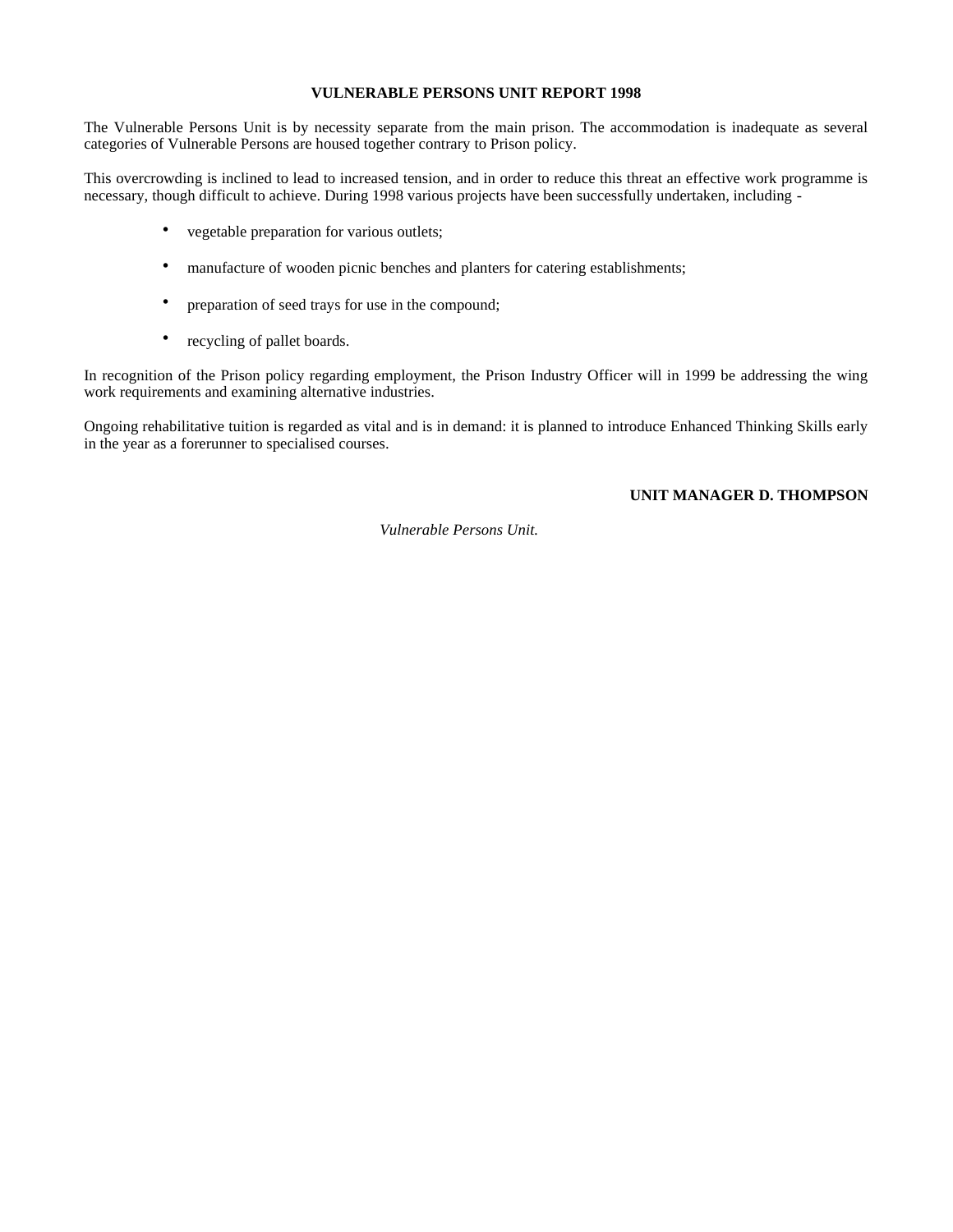#### **ATTENDANCE CENTRE**

1998 saw the introduction of a Life Skills package in which the modules Communications, Relationships and Use of Spare Time were covered. Group participation was good and the package was well received by all participants.

To combine learning with positive use of spare time, 1999 will see the introduction of a Jersey Heritage project in conjunction with the Jersey Museum Service, which will include site visits to places of interest. The Attendance Centre is proving its worth as a constructive alternative to Prison by encouraging self-discipline without the restrictions which a custodial sentence would impose.

During 1998, eight young men of ages between 14 and 18 years completed the Attendance Centre orders given them by the Court. A total of 182 hours were awarded of varying lengths between 12 and 30 hours.

**OFFICER D. MULLIN**

 *Attendance Centre.*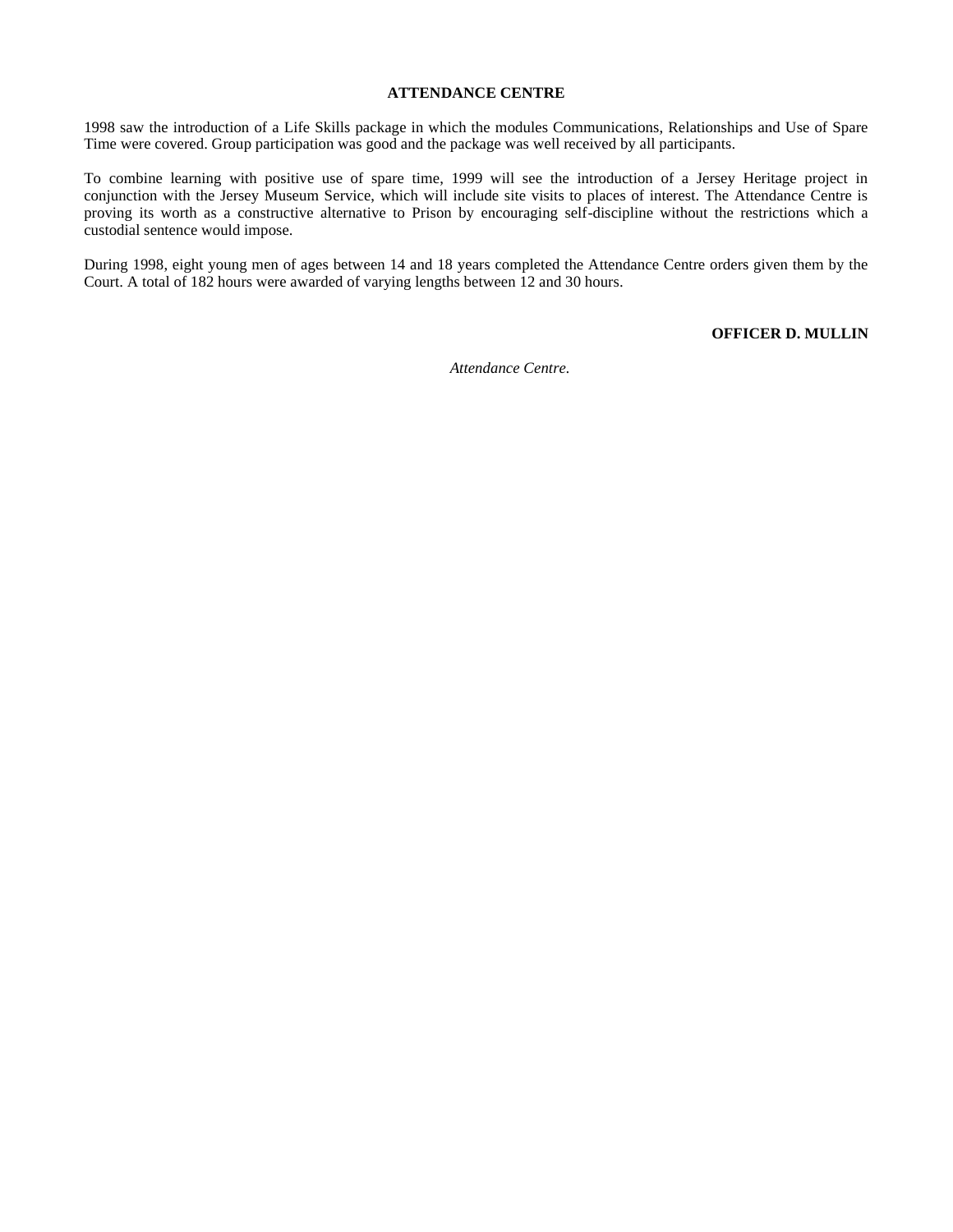## **PRISON CHAPLAIN'S REPORT 1998**

I am happy to provide this report on the activities and work of the Chaplaincy Team during 1998.

- 1. Chaplaincy Team.
- 2. Chaplaincy role and activity in La Moye.
- 3. Extended work in the community.
- 4. Special family visits at Communicare.
- 5. Mummy's Playhouse.
- 6. Senior citizens' Christmas dinner.

#### **Chaplaincy Team**

Captain John Le Page M.B.E. (Official Chaplain) Fr. Brian Cousins (R.C. Chaplain) Rev. Derek Poole (Methodist Chaplain) Mrs. Deborah Godefroy (Methodist Minister in Training) Mr. David Evans (St Paul's Church Centre) Mrs. Chris Hansford (St Brelade Parish Church)

#### **Chaplaincy Team Personnel**

Captain John Le Page, Fr. Brian Cousins and Mrs. Deborah Godefroy cover all the departments. Mr. David Evans visits in the vulnerable wing and Mrs. Hansford visits in the female wing. We are most fortunate that all members of the chaplaincy team carry out their duties with diligence, confidence and a deep respect for the governor, his staff and inmates.

Fr. Brian Cousins in his usual custom has done exemplary work throughout the prison and in the community and is respected by both staff and inmates. He also writes references for the inmates, arranges outside work projects, visits prison families and agitates for better conditions at La Moye.

He works tirelessly each week in bringing hope and spiritual comfort to all he comes into contact with and is an inspiration to us all.

Mr. David Evans is a new member of our team this year and visits in the vulnerable persons wing only. We are fortunate in having him on our team, his initial work has proved to be having a tremendous positive effect on those who he meets each week.

Mrs. Chris Hansford visits in the female wing. She has excellent communication skills and is very perceptive in her understanding of the inmates' problems and exudes confidence and a sense of well-being to both staff and inmates.

Rev. Derek Poole and Mrs. Deborah Godefroy are responsible for the alternate Sunday Services which now take place in the computer room. The services have now taken on a new dimension and take the form of worship and Bible discussion.

Captain John Le Page visits throughout the prison and also takes alternate Sunday Worship services. He also provides a link between families of prisoners who live on the Mainland and communicates when necessary with the Children's Department, the probation service and with Mainland prisons where local prisoners are confined.

He also arranges and assists with one-to-one visits and with many of the complex problems faced by both prisoners and their families in the community.

#### **Extended work in the Community**

This has become an integral part of the Chaplaincy Team's work, and has been of tremendous help, particularly to those on release from prison.

Mrs. Chris Hansford helps prisoners from the female wing who are preparing for release, to obtain furniture, carpets and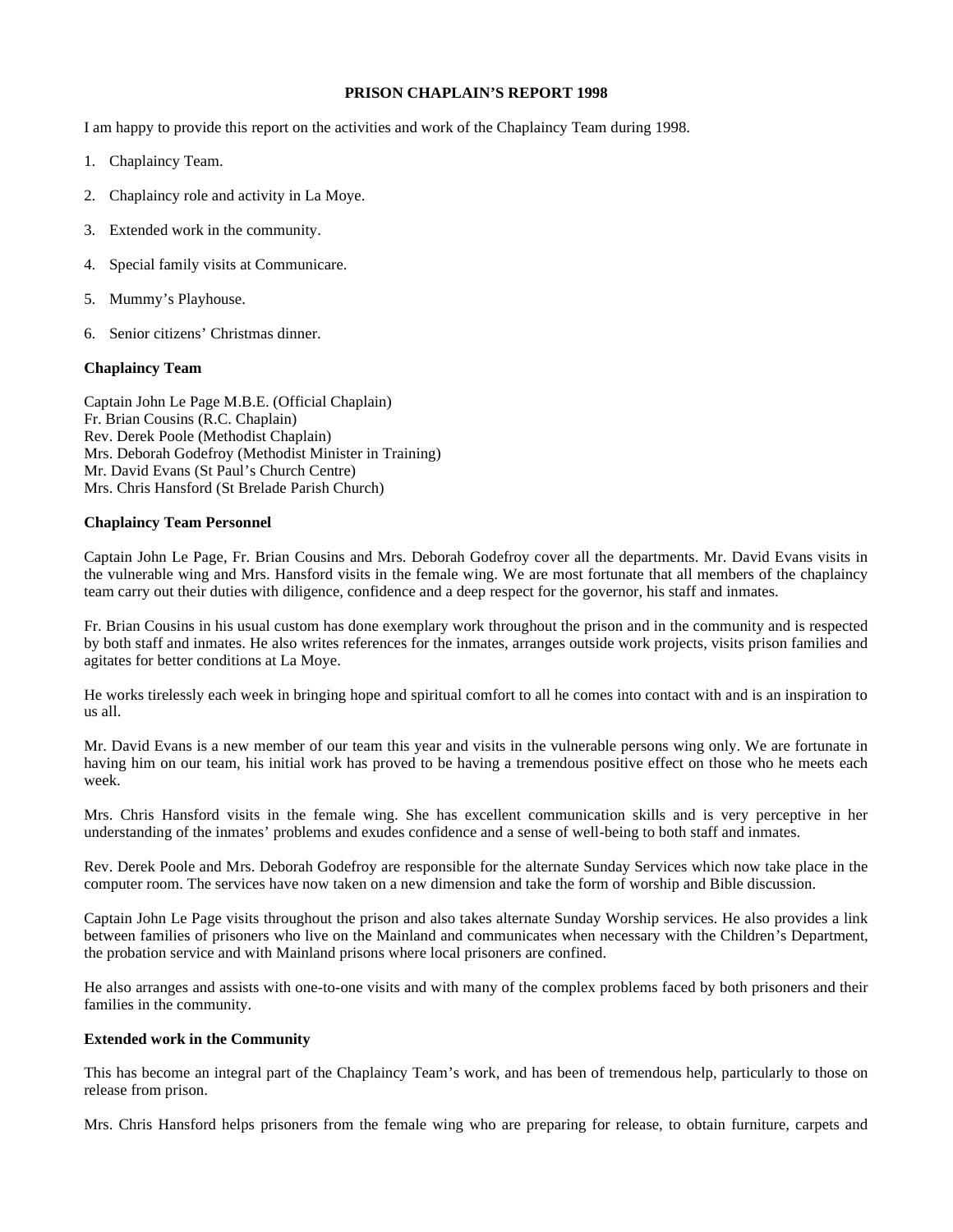other essential items for those moving into flats etc.

She also makes frequent visits to them on their release, and makes periodic telephone calls to ensure that they are progressing satisfactorily during the first few months when they can feel most vulnerable.

This behind-the-scenes concern and interest is most welcome by those who have been released and I am sure has contributed to ex-prisoners keeping out of further trouble because there is somebody who gives ongoing care and support.

## **Special family visits at Communicare**

During the year Communicare has been used by La Moye, and at times with staff from the Children's Department. These special visits outside of the confinement of La Moye has been to enable fathers to meet their children.

This activity has taken place mainly under the supervision of the Children's Department, especially where there are marital problems and observation has been necessary.

#### **Mummy's Playhouse**

During the early part of this year, the mothers with young children came to Communicare on a specified number of Sunday mornings. This was a most helpful time for both mothers and children who were also able to meet in the centre's children's park away from an institutional environment. This enabled them to develop parenting and communication skills with their children, which can be damaged through the mothers' confinement.

Officer Mrs. Carol Hindson and Mrs. Chris Hansford from Communicare and the staff of the Children's Department have been responsible for this invaluable and worthwhile activity.

## **Senior Citizens' Christmas Dinner (Communicare)**

One of the highlights in our Day Care's annual diary is when La Moye kitchen staff come to Communicare and prepare, cook and help with the Centre's Christmas Dinner.

This welcome annual event is very much appreciated by our Day Care members. Normally they would be having a cook-chill meal from the General Hospital.